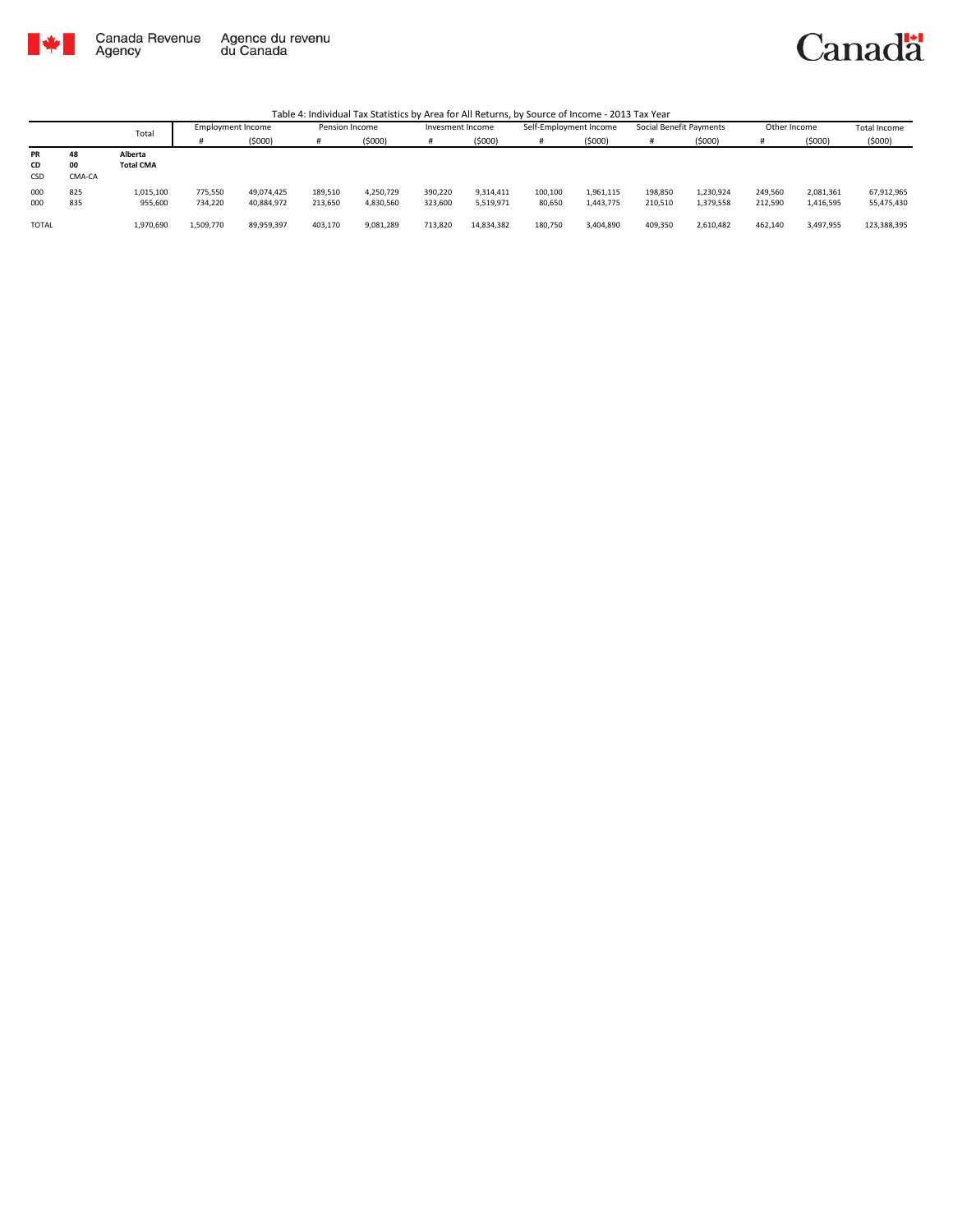

|       |        | Total           | <b>Employment Income</b> |            | Pension Income |           | Invesment Income |           | Self-Employment Income |         | Social Benefit Payments |         | Other Income |         | <b>Total Income</b> |
|-------|--------|-----------------|--------------------------|------------|----------------|-----------|------------------|-----------|------------------------|---------|-------------------------|---------|--------------|---------|---------------------|
|       |        |                 | #                        | (5000)     | #              | (5000)    | #                | (5000)    | #                      | (5000)  | #                       | (5000)  | #            | (5000)  | (5000)              |
| PR    | 48     | Alberta         |                          |            |                |           |                  |           |                        |         |                         |         |              |         |                     |
| CD    | 00     | <b>Total CA</b> |                          |            |                |           |                  |           |                        |         |                         |         |              |         |                     |
| CSD   | CMA-CA |                 |                          |            |                |           |                  |           |                        |         |                         |         |              |         |                     |
| 000   | 805    | 58,780          | 41,380                   | 1,997,061  | 17,510         | 361,152   | 22,660           | 396,466   | 6,460                  | 85,351  | 14,720                  | 89,120  | 15,000       | 89,373  | 3,018,523           |
| 000   | 806    | 18,410          | 14,070                   | 654,735    | 3,540          | 62,425    | 5,970            | 141,512   | 2,650                  | 37,346  | 4,230                   | 23,526  | 4,250        | 21,194  | 940,737             |
| 000   | 810    | 88,460          | 61,900                   | 2,630,886  | 23,980         | 520,979   | 33,120           | 437,621   | 13,030                 | 199,735 | 20,770                  | 127,500 | 18,660       | 105,980 | 4,022,703           |
| 000   | 820    | 21,640          | 16,680                   | 1,054,130  | 4,430          | 105,535   | 8,250            | 189,240   | 2,550                  | 40,517  | 3,910                   | 19,902  | 5,620        | 47,379  | 1,456,703           |
| 000   | 821    | 11,020          | 7,500                    | 350,250    | 3,720          | 89,876    | 4,520            | 69,844    | 1,530                  | 20,358  | 2,490                   | 12,779  | 2,800        | 20,466  | 563,573             |
| 000   | 826    | 11,840          | 8,820                    | 454,837    | 3,060          | 60,734    | 4,060            | 69,756    | 1,610                  | 20,573  | 2,650                   | 14,039  | 3,090        | 19,328  | 639,268             |
| 000   | 828    | 10,920          | 8,350                    | 444,330    | 2,360          | 72,231    | 5,000            | 180,799   | 1,670                  | 31,705  | 1,720                   | 9,676   | 2,910        | 30,464  | 769,206             |
| 000   | 830    | 75,200          | 57,680                   | 3,003,819  | 15,790         | 338,339   | 25,780           | 550,759   | 7,990                  | 126,948 | 16,680                  | 105,518 | 17,050       | 114,100 | 4,239,483           |
| 000   | 831    | 10,010          | 7,820                    | 472,247    | 1,620          | 33,486    | 3,470            | 105,137   | 940                    | 11,380  | 2,190                   | 12,224  | 2,320        | 15,001  | 649,476             |
| 000   | 832    | 11,990          | 8,650                    | 451,830    | 3,000          | 61,555    | 4,800            | 101,445   | 1,430                  | 18,517  | 2,570                   | 13,998  | 3,140        | 15,788  | 663,134             |
| 000   | 833    | 15,980          | 10,920                   | 530,051    | 5,290          | 114,725   | 6,330            | 99,167    | 2,000                  | 30,842  | 3,950                   | 24,087  | 4,120        | 21,542  | 820,414             |
| 000   | 840    | 15,670          | 12,450                   | 800,968    | 3,000          | 57,614    | 6,670            | 180,729   | 1,600                  | 37,298  | 2,980                   | 16,672  | 4,150        | 24,558  | 1,117,840           |
| 000   | 845    | 13,510          | 11,280                   | 702,320    | 2,720          | 59,771    | 4,100            | 57,604    | 890                    | 11,106  | 2,840                   | 16,852  | 3,050        | 20,998  | 868,653             |
| 000   | 850    | 47,850          | 40,100                   | 2,323,146  | 6,380          | 116,552   | 13,020           | 283,104   | 4,020                  | 66,464  | 10,510                  | 61,784  | 9,530        | 49,107  | 2,900,158           |
| 000   | 860    | 59,350          | 53,580                   | 5,218,620  | 4,170          | 71,239    | 18,700           | 199,270   | 2,750                  | 46,938  | 10,990                  | 66,451  | 16,060       | 67,354  | 5,669,872           |
| 000   | 865    | 10,680          | 7,240                    | 327,150    | 3,460          | 65,752    | 3,420            | 52,850    | 940                    | 12,589  | 3,050                   | 19,437  | 2,270        | 12.477  | 490,254             |
| TOTAL |        | 481,300         | 368,420                  | 21,416,382 | 104,030        | 2,191,969 | 169,870          | 3,115,304 | 52,040                 | 797,668 | 106,270                 | 633,566 | 114,030      | 675,108 | 28,829,996          |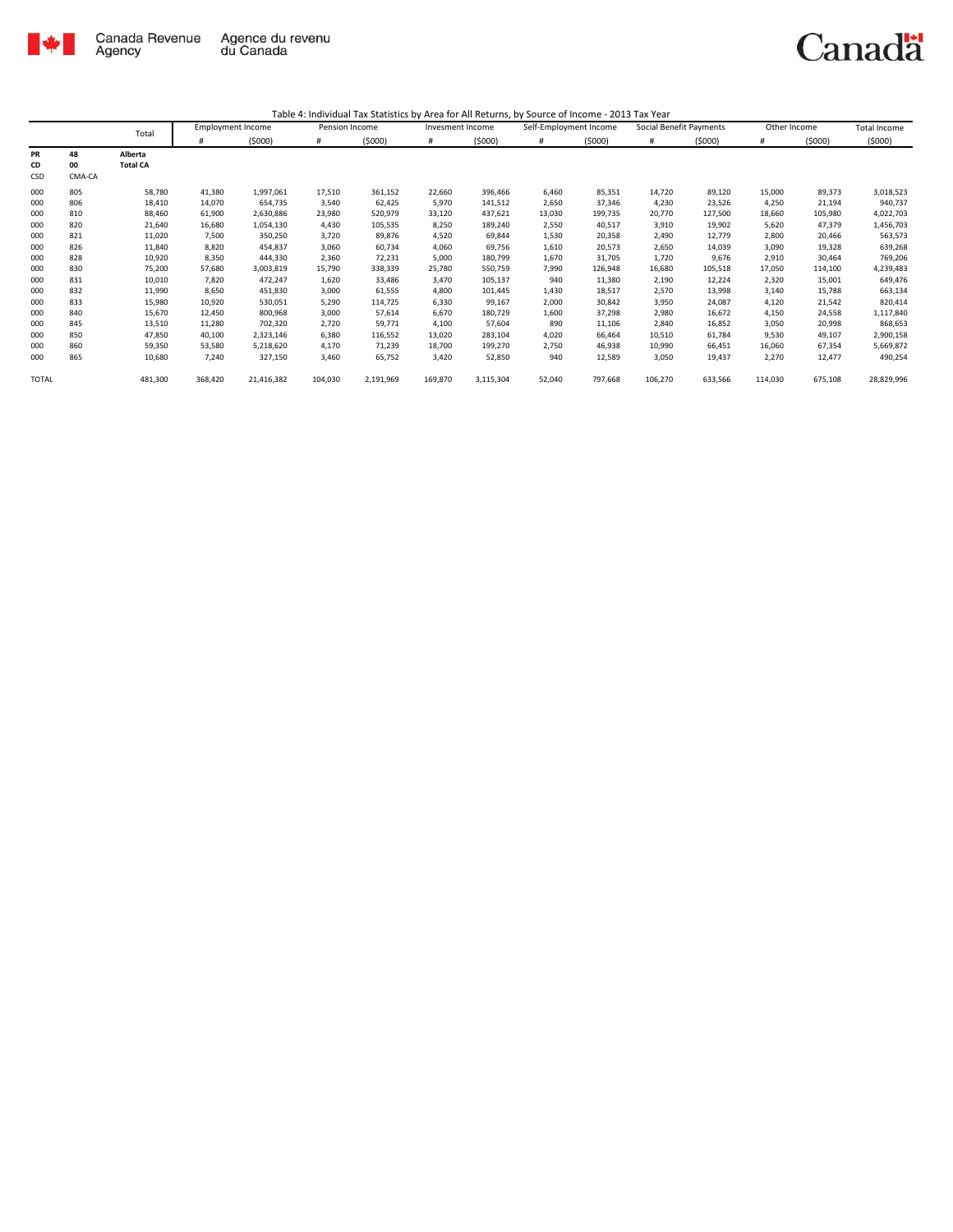

Canadä

|                 |                    | Total                     | <b>Employment Income</b> |         | Pension Income |        | Invesment Income |        | Self-Employment Income |        | Social Benefit Payments |        | Other Income |        | Total Income |
|-----------------|--------------------|---------------------------|--------------------------|---------|----------------|--------|------------------|--------|------------------------|--------|-------------------------|--------|--------------|--------|--------------|
|                 |                    |                           |                          | (\$000) | #              | (5000) |                  | (5000) |                        | (5000) |                         | (5000) |              | (5000) | (5000)       |
| PR<br>CD<br>CSD | 48<br>01<br>CMA-CA | Alberta<br>Division No. 1 |                          |         |                |        |                  |        |                        |        |                         |        |              |        |              |
| 008             | 997                | 1,210                     | 770                      | 24,675  | 290            | 4,473  | 560              | 13,036 | 400                    | 7,305  | 260                     | 1,139  | 250          | 1,072  | 51,701       |
| 009             | 998                | 520                       | 360                      | 11,200  | 130            | 2,431  | 270              | 6,356  | 160                    | 2,751  | 110                     | 502    | 100          | 652    | 23,893       |
| 014             | 997                | 2,200                     | 1,490                    | 51,425  | 490            | 8,936  | 850              | 15,132 | 490                    | 9,654  | 520                     | 2,241  | 420          | 1,454  | 88,843       |
| <b>TOTAL</b>    |                    | 3,930                     | 2,620                    | 87,300  | 910            | 15,841 | 1,690            | 34,524 | 1,050                  | 19,711 | 880                     | 3,883  | 760          | 3,178  | 164,436      |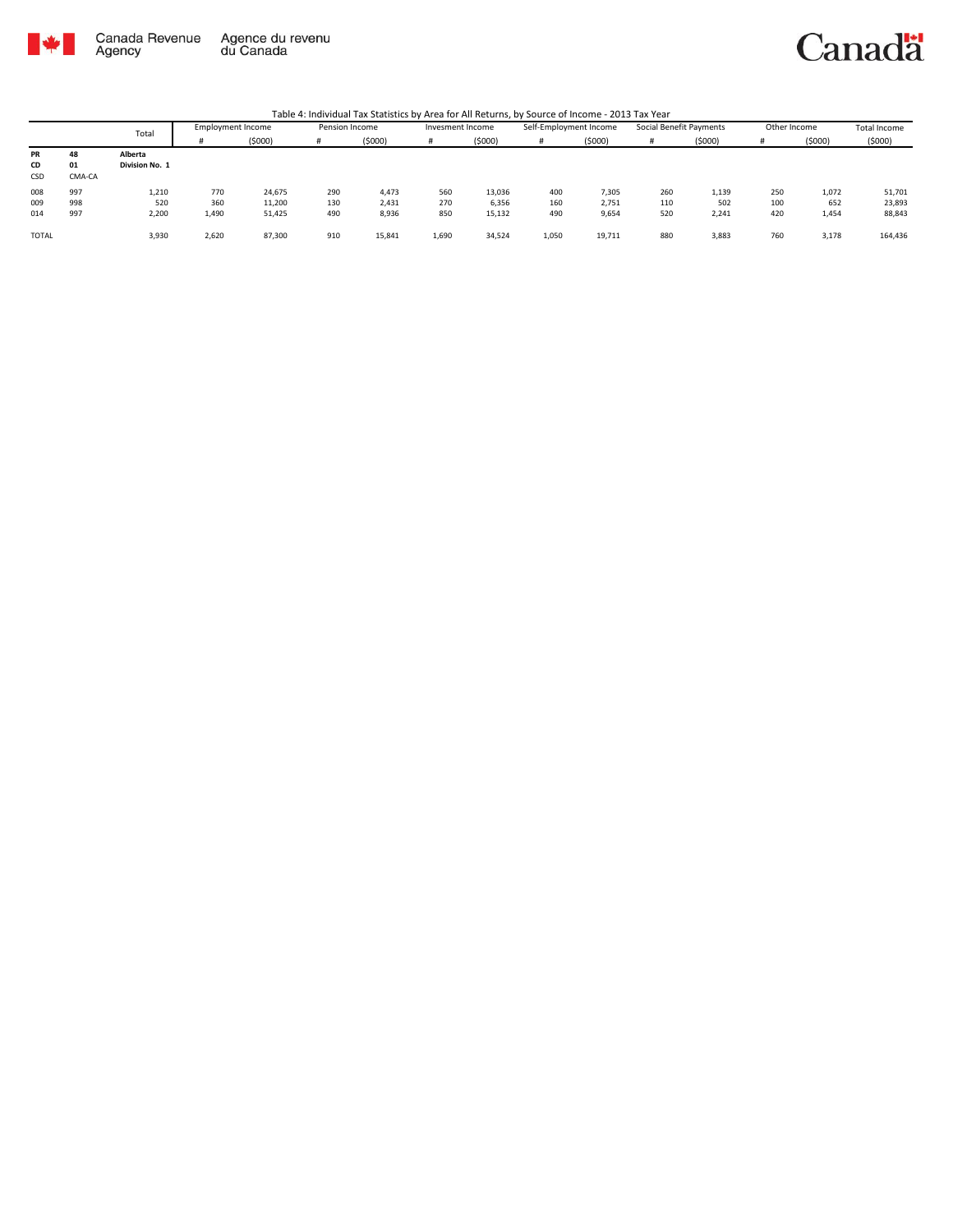

|              |        | Total          |        | <b>Employment Income</b> | Pension Income |        | Invesment Income |         | Self-Employment Income |        | Social Benefit Payments |        | Other Income |        | <b>Total Income</b> |
|--------------|--------|----------------|--------|--------------------------|----------------|--------|------------------|---------|------------------------|--------|-------------------------|--------|--------------|--------|---------------------|
|              |        |                | #      | (5000)                   | #              | (5000) | #                | (5000)  | #                      | (5000) | #                       | (5000) | #            | (5000) | (5000)              |
| PR           | 48     | Alberta        |        |                          |                |        |                  |         |                        |        |                         |        |              |        |                     |
| CD           | 02     | Division No. 2 |        |                          |                |        |                  |         |                        |        |                         |        |              |        |                     |
| CSD          | CMA-CA |                |        |                          |                |        |                  |         |                        |        |                         |        |              |        |                     |
| 001          | 997    | 1,880          | 1,220  | 41,964                   | 540            | 10,137 | 690              | 7,699   | 440                    | 5,537  | 470                     | 2,520  | 350          | 1,703  | 69,561              |
| 002          | 997    | 350            | 210    | 7,462                    | 130            | 2,341  | 130              | 1,750   | 90                     | 1,513  | 80                      | 521    | 90           | 293    | 13,880              |
| 004          | 997    | 700            | 420    | 14,450                   | 290            | 5,243  | 330              | 4,925   | 200                    | 3,544  | 170                     | 951    | 180          | 1,116  | 30,229              |
| 006          | 997    | 690            | 470    | 12,278                   | 230            | 3,214  | 300              | 6,672   | 200                    | 4,053  | 190                     | 808    | 120          | 805    | 27,830              |
| 008          | 996    | 2,650          | 1,790  | 67,765                   | 680            | 14,565 | 760              | 11,182  | 450                    | 5,000  | 690                     | 3,967  | 450          | 2,460  | 104,939             |
| 009          | 996    | 1,000          | 740    | 27,033                   | 230            | 3,738  | 310              | 4,601   | 210                    | 3,486  | 250                     | 1,224  | 170          | 982    | 41,064              |
| 021          | 998    | 3,770          | 2,560  | 89,703                   | 650            | 9,761  | 1,250            | 32,841  | 870                    | 15,033 | 870                     | 3,580  | 680          | 2,891  | 153,807             |
| 022          | 997    | 7,670          | 5,490  | 238,136                  | 1,850          | 33,452 | 2,770            | 58,824  | 970                    | 13,976 | 1,820                   | 10,064 | 1,510        | 7,421  | 361,873             |
| 023          | 997    |                |        |                          |                |        |                  |         |                        |        |                         |        |              |        |                     |
| 029          | 997    | 870            | 580    | 20,295                   | 160            | 2,480  | 290              | 6,113   | 220                    | 3,389  | 190                     | 915    | 190          | 618    | 33,810              |
| <b>TOTAL</b> |        | 19,570         | 13,470 | 519,085                  | 4,760          | 84,931 | 6,820            | 134,607 | 3,650                  | 55,532 | 4,710                   | 24,549 | 3,740        | 18,290 | 836,994             |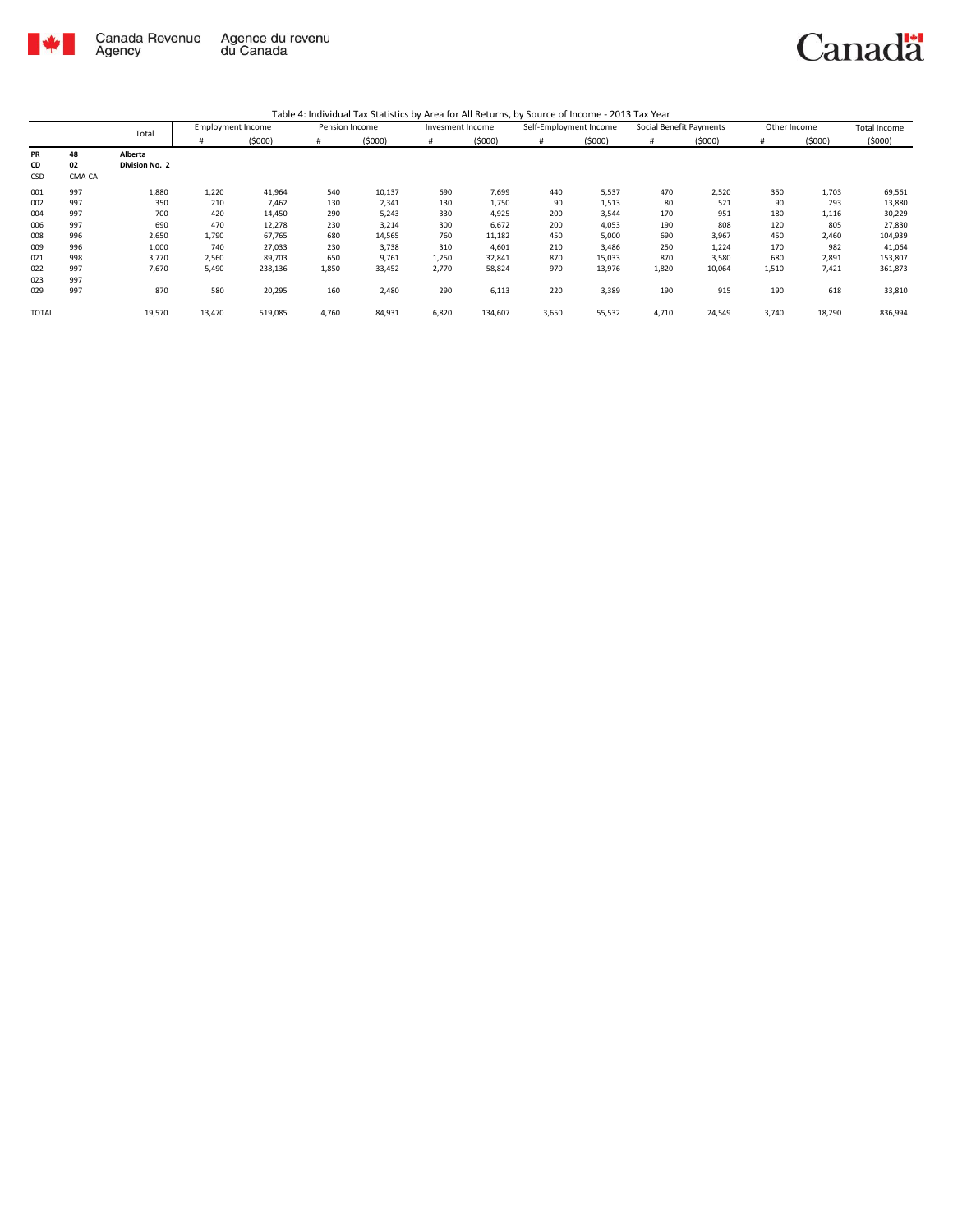

|              |        | Total          |        | <b>Employment Income</b> | Pension Income |         | Invesment Income |         | Self-Employment Income |        | Social Benefit Payments |        | Other Income |        | <b>Total Income</b> |
|--------------|--------|----------------|--------|--------------------------|----------------|---------|------------------|---------|------------------------|--------|-------------------------|--------|--------------|--------|---------------------|
|              |        |                | #      | (5000)                   | #              | (5000)  | #                | (5000)  | #                      | (5000) | #                       | (5000) | #            | (5000) | (5000)              |
| PR           | 48     | Alberta        |        |                          |                |         |                  |         |                        |        |                         |        |              |        |                     |
| CD           | 03     | Division No. 3 |        |                          |                |         |                  |         |                        |        |                         |        |              |        |                     |
| CSD          | CMA-CA |                |        |                          |                |         |                  |         |                        |        |                         |        |              |        |                     |
| 001          | 997    | 1,770          | 1,090  | 39,712                   | 520            | 9,437   | 740              | 8,874   | 500                    | 5,828  | 420                     | 2,040  | 370          | 1,718  | 67,610              |
| 002          | 997    | 1,480          | 960    | 37,092                   | 410            | 8,260   | 550              | 9,586   | 350                    | 3,986  | 350                     | 1.841  | 270          | 1,139  | 61,905              |
| 003          | 998    | 110            | 90     | 4,145                    | 40             | 843     | 70               | 1,393   | 10                     | 120    | 30                      | 108    | 40           | 258    | 6,868               |
| 004          | 998    | 4,910          | 2,780  | 85,801                   | 1,550          | 30,021  | 1,460            | 14,260  | 800                    | 8,282  | 1,420                   | 8,908  | 750          | 3,150  | 150,422             |
| 006          | 998    | 200            | 110    | 3,683                    | 60             | 1,140   | 60               | 206     | 50                     | 215    | 50                      | 297    | 30           | 40     | 5,581               |
| 008          | 998    | 150            | 80     | 2,623                    | 50             | 988     | 60               | 473     | 30                     | 268    | 50                      | 317    | 30           | 163    | 4,830               |
| 011          | 998    | 910            | 540    | 23,828                   | 340            | 6,570   | 390              | 5,973   | 270                    | 1,258  | 220                     | 1,425  | 220          | 1,090  | 40,144              |
| 014          | 998    | 4,520          | 2,980  | 130,347                  | 1,640          | 35,387  | 2,040            | 29,635  | 900                    | 7,808  | 1,070                   | 6,305  | 1,080        | 6,543  | 216,025             |
| 016          | 998    | 190            | 110    | 4,922                    | 80             | 1,285   | 80               | 704     | 50                     | 435    | 50                      | 339    | 30           | 191    | 7,876               |
| 018          | 997    | 1,760          | 1,070  | 39,789                   | 700            | 13,696  | 700              | 9,059   | 380                    | 4,183  | 480                     | 3,019  | 420          | 2,268  | 72,013              |
| 019          | 997    | 4,120          | 2,590  | 90,266                   | 1,190          | 22,282  | 1,390            | 19,136  | 760                    | 8,631  | 1,160                   | 6,697  | 820          | 3,491  | 150,503             |
| 021          | 997    | 300            | 180    | 5,285                    | 100            | 1,660   | 120              | 1,658   | 80                     | 2,479  | 70                      | 416    | 70           | 390    | 11,887              |
| 022          | 997    | 3,270          | 1,970  | 78,915                   | 1,320          | 25,299  | 1,300            | 20,253  | 560                    | 6,047  | 860                     | 5,564  | 690          | 4,452  | 140,531             |
| 024          | 997    | 440            | 240    | 10,464                   | 180            | 3,232   | 190              | 3,503   | 130                    | 1.487  | 130                     | 705    | 100          | 475    | 19,867              |
| 026          | 997    | 2,840          | 1,710  | 71,373                   | 1,070          | 20,776  | 1,280            | 21,000  | 720                    | 8,183  | 680                     | 3,741  | 660          | 3,813  | 128,886             |
| 801          | 997    | 820            | 480    | 4,953                    | 110            | 882     | 30               | 45      |                        |        | 310                     | 2,560  | 50           | 211    | 8,651               |
| 802          | 997    | 1,890          | 890    | 7,576                    | 190            | 1,851   | 80               | 123     | 40                     | 742    | 660                     | 4,090  | 70           | 359    | 14,741              |
| <b>TOTAL</b> |        | 29,680         | 17,890 | 640,775                  | 9,550          | 183,608 | 10,530           | 145,882 | 5,630                  | 59,953 | 7,990                   | 48,371 | 5,700        | 29,750 | 1,108,389           |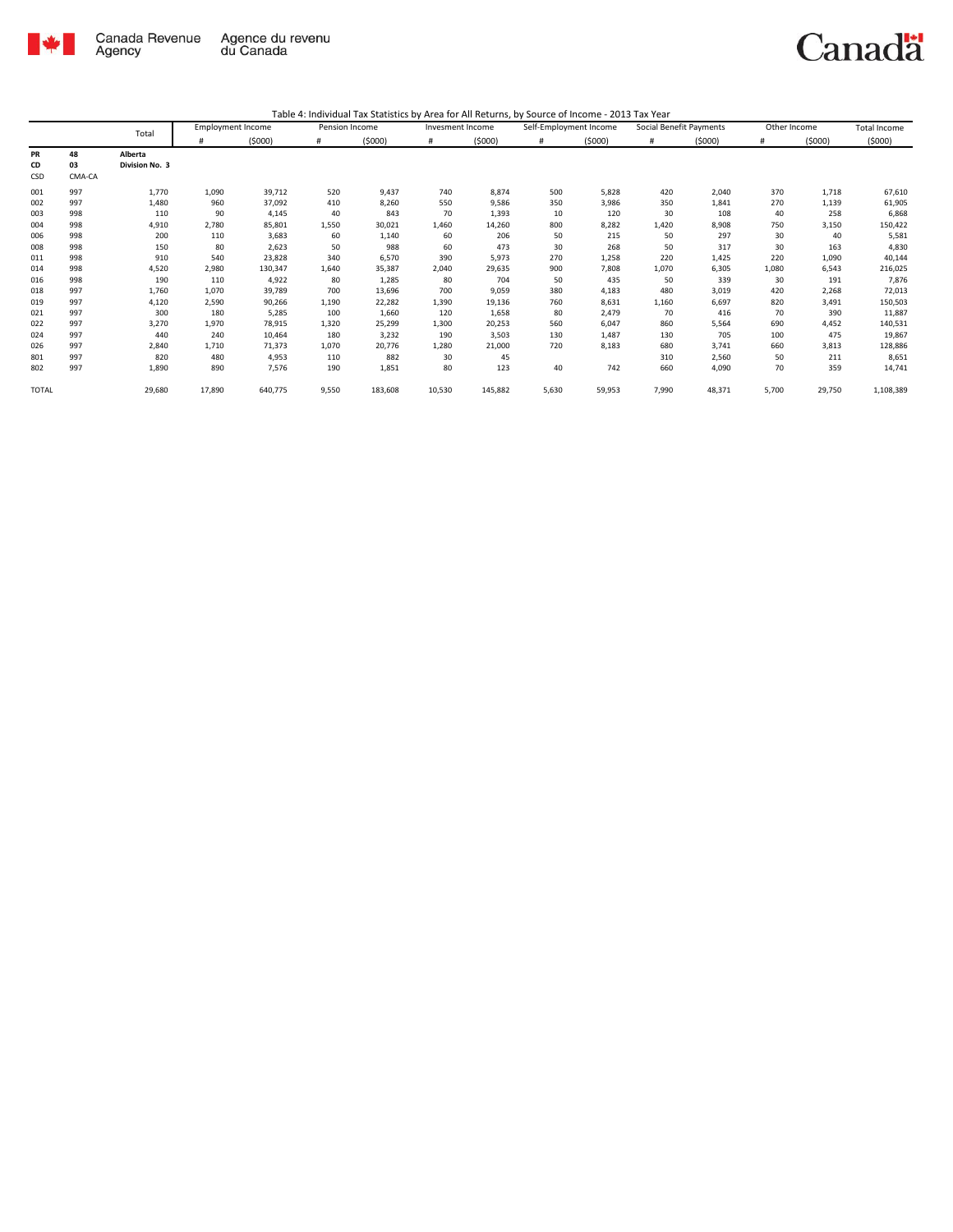

|--|

|       |        | Total          |       | <b>Employment Income</b> | Pension Income |        | Invesment Income |        | Self-Employment Income |        | Social Benefit Payments |        | Other Income |        | Total Income |
|-------|--------|----------------|-------|--------------------------|----------------|--------|------------------|--------|------------------------|--------|-------------------------|--------|--------------|--------|--------------|
|       |        |                | #     | (5000)                   | #              | (5000) | #                | (5000) | #                      | (5000) | #                       | (5000) | #            | (5000) | (5000)       |
| PR    | 48     | Alberta        |       |                          |                |        |                  |        |                        |        |                         |        |              |        |              |
| CD    | 04     | Division No. 4 |       |                          |                |        |                  |        |                        |        |                         |        |              |        |              |
| CSD   | CMA-CA |                |       |                          |                |        |                  |        |                        |        |                         |        |              |        |              |
| 001   | 998    | 360            | 230   | 9,379                    | 110            | 1,907  | 210              | 4,651  | 150                    | 2,679  | 60                      | 306    | 120          | 374    | 19,296       |
| 004   | 998    | 530            | 310   | 13,079                   | 120            | 1,669  | 300              | 7,028  | 220                    | 3,696  | 100                     | 438    | 180          | 1,531  | 27,441       |
| 006   | 998    | 180            | 70    | 2,245                    | 70             | 897    | 90               | 1,261  | 70                     | 1,489  | 50                      | 313    | 60           | 421    | 6,625        |
| 011   | 998    | 3,090          | 2,010 | 103,412                  | 1,020          | 20,025 | 1,440            | 21,259 | 790                    | 9,044  | 680                     | 4,201  | 780          | 4,561  | 162,503      |
| 012   | 998    | 700            | 390   | 15,111                   | 230            | 3,793  | 380              | 5,834  | 280                    | 5,280  | 150                     | 718    | 220          | 645    | 31,381       |
| 014   | 998    | 740            | 480   | 18,522                   | 230            | 4,235  | 380              | 5,936  | 260                    | 3,872  | 150                     | 894    | 220          | 930    | 34,389       |
| 016   | 997    | 120            | 70    | 2,375                    | 50             | 661    | 70               | 1,473  | 50                     | 639    | 30                      | 165    | 40           | 191    | 5,504        |
| 019   | 999    | 260            | 170   | 5,638                    | 80             | 1,526  | 130              | 2,213  | 90                     | 1,725  | 60                      | 303    | 80           | 349    | 11,754       |
| 020   | 998    | 1,030          | 650   | 29,647                   | 270            | 4,033  | 550              | 12,079 | 360                    | 6,100  | 210                     | 1,192  | 280          | 1,445  | 54,496       |
| 021   | 999    | 160            | 100   | 5,175                    | 40             | 554    | 70               | 1,058  | 60                     | 847    | 40                      | 231    | 30           | 168    | 8,033        |
| 022   | 998    | 550            | 360   | 19,879                   | 140            | 2,458  | 300              | 6,285  | 160                    | 2,818  | 90                      | 446    | 160          | 797    | 32,682       |
| TOTAL |        | 7,720          | 4,840 | 224,461                  | 2,350          | 41,760 | 3,910            | 69,077 | 2,480                  | 38,188 | 1,620                   | 9,207  | 2,150        | 11,412 | 394,105      |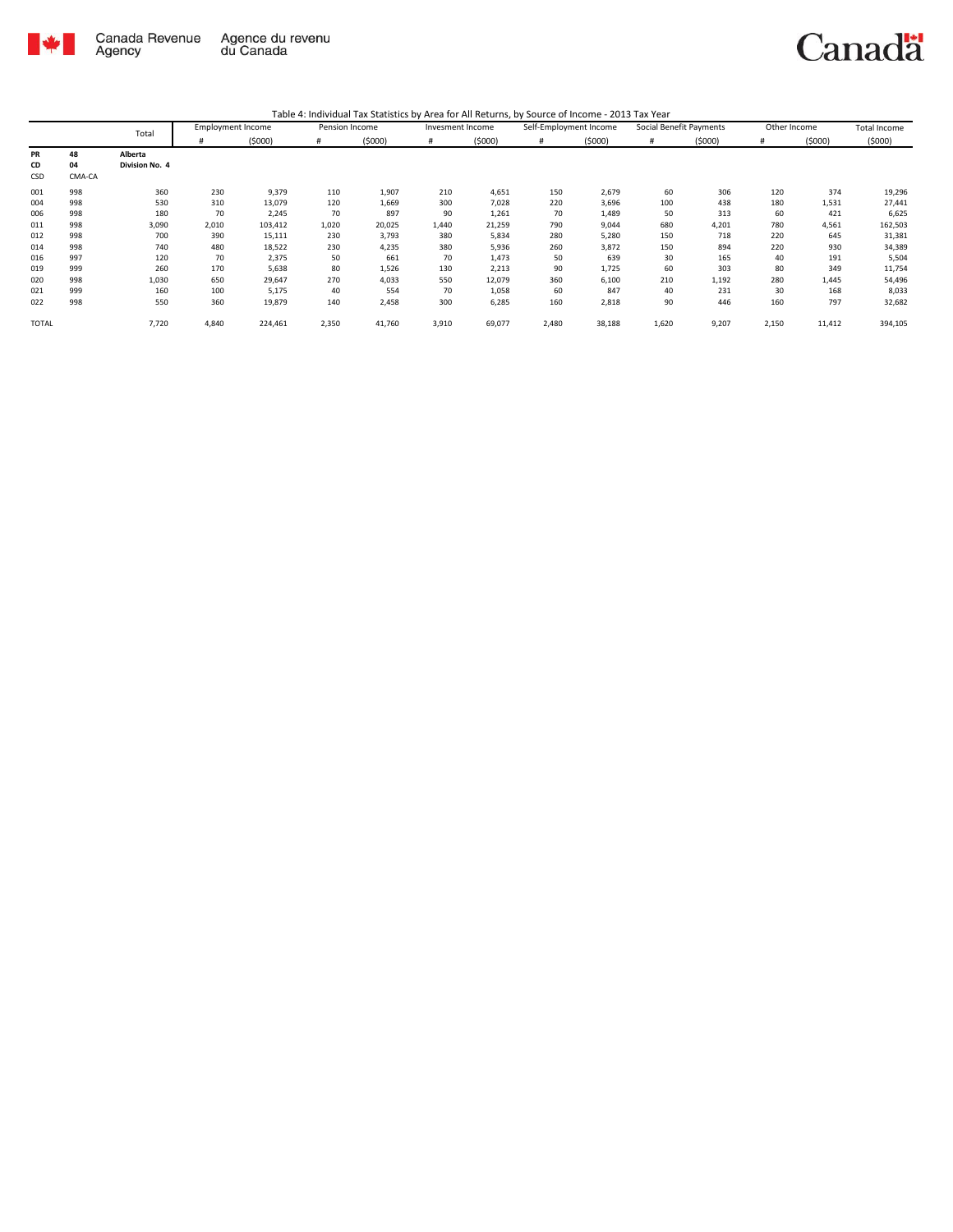

|                        |                    |                           | <b>Employment Income</b> |         | Pension Income |         | Invesment Income |         | Self-Employment Income |         | Social Benefit Payments |        | Other Income |        | <b>Total Income</b> |
|------------------------|--------------------|---------------------------|--------------------------|---------|----------------|---------|------------------|---------|------------------------|---------|-------------------------|--------|--------------|--------|---------------------|
|                        |                    | Total                     |                          | (5000)  | #              | (5000)  | #                | (5000)  | #                      | (5000)  | #                       | (5000) | #            | (5000) | (5000)              |
| <b>PR</b><br>CD<br>CSD | 48<br>05<br>CMA-CA | Alberta<br>Division No. 5 |                          |         |                |         |                  |         |                        |         |                         |        |              |        |                     |
| 001                    | 997                | 1,310                     | 760                      | 28,265  | 400            | 7,074   | 570              | 12,394  | 420                    | 7,520   | 290                     | 1,658  | 330          | 2,454  | 59,364              |
| 002                    | 997                | 240                       | 130                      | 4,476   | 100            | 1,845   | 70               | 1,503   | 60                     | 1,115   | 80                      | 477    | 40           | 185    | 9,600               |
| 004                    | 997                | 260                       | 160                      | 5,623   | 90             | 1,633   | 100              | 1,880   | 80                     | 1,386   | 70                      | 363    | 60           | 317    | 11,204              |
| 006                    | 997                | 2,650                     | 1,560                    | 61,278  | 1,020          | 20,447  | 1,210            | 21,679  | 640                    | 13,674  | 570                     | 3,245  | 640          | 3,494  | 123,817             |
| 008                    | 998                | 430                       | 280                      | 8,900   | 90             | 1,150   | 190              | 6,891   | 130                    | 2,329   | 80                      | 375    | 90           | 723    | 20,368              |
| 011                    | 998                | 160                       | 110                      | 3,767   | 40             | 800     | 60               | 1,910   | 40                     | 400     | 30                      | 170    | 50           | 95     | 7,141               |
| 012                    | 996                | 5,900                     | 4,170                    | 193,442 | 1,430          | 25,243  | 2,390            | 60,250  | 1,360                  | 26,831  | 1,230                   | 7,646  | 1,390        | 13,150 | 326,562             |
| 019                    | 997                | 90                        | 70                       | 1,952   | 10             | 201     | 50               | 1,200   | 40                     | 279     | 20                      | 103    | 10           | 19     | 3,755               |
| 021                    | 997                | 660                       | 460                      | 21,655  | 170            | 3,024   | 340              | 5,935   | 250                    | 3,861   | 130                     | 573    | 210          | 1,481  | 36,529              |
| 022                    | 997                | 750                       | 460                      | 15,789  | 150            | 2,525   | 370              | 6,426   | 260                    | 4,623   | 140                     | 705    | 280          | 2,410  | 32,478              |
| 026                    | 998                | 4,670                     | 3,290                    | 152,194 | 1,430          | 29,604  | 1,620            | 18,505  | 440                    | 7,911   | 1,240                   | 8,179  | 1,060        | 5,480  | 221,873             |
| 031                    | 998                | 970                       | 530                      | 21,655  | 320            | 4,939   | 510              | 5,914   | 420                    | 7,291   | 210                     | 1,132  | 290          | 1,169  | 42,099              |
| 034                    | 997                | 140                       | 90                       | 2,925   | 40             | 572     | 80               | 854     | 60                     | 770     | 40                      | 232    | 40           | 145    | 5,498               |
| 038                    | 998                | 200                       | 130                      | 6,360   | 60             | 864     | 90               | 1,417   | 50                     | 1,021   | 60                      | 425    | 60           | 202    | 10,290              |
| 041                    | 997                | 3,550                     | 2,180                    | 91,107  | 1,090          | 18,940  | 1,680            | 36,910  | 1,060                  | 15,626  | 810                     | 4,146  | 870          | 4,520  | 171,249             |
| 044                    | 997                | 920                       | 630                      | 29,278  | 250            | 4,089   | 320              | 7,203   | 190                    | 2,450   | 190                     | 1,019  | 200          | 1,022  | 45,062              |
| 046                    | 997                | 510                       | 310                      | 11,722  | 150            | 2,269   | 200              | 4,360   | 140                    | 2,511   | 120                     | 563    | 100          | 462    | 21,887              |
| 048                    | 998                | 2,560                     | 1,650                    | 61,227  | 830            | 14,691  | 1,260            | 29,438  | 500                    | 6,471   | 630                     | 3,478  | 590          | 2,656  | 117,962             |
| 049                    | 998                | 840                       | 530                      | 21,257  | 290            | 5,129   | 410              | 8,248   | 190                    | 4,387   | 180                     | 1,108  | 200          | 905    | 41,034              |
| 802                    | 997                | 1,810                     | 1,130                    | 7,734   | 220            | 1,948   | 90               | 871     | 70                     | 1,432   | 660                     | 4,183  | 100          | 492    | 16,660              |
| <b>TOTAL</b>           |                    | 28,620                    | 18,600                   | 750,609 | 8,190          | 146,987 | 11,600           | 233,788 | 6,380                  | 111,888 | 6,760                   | 39,781 | 6,610        | 41,378 | 1,324,431           |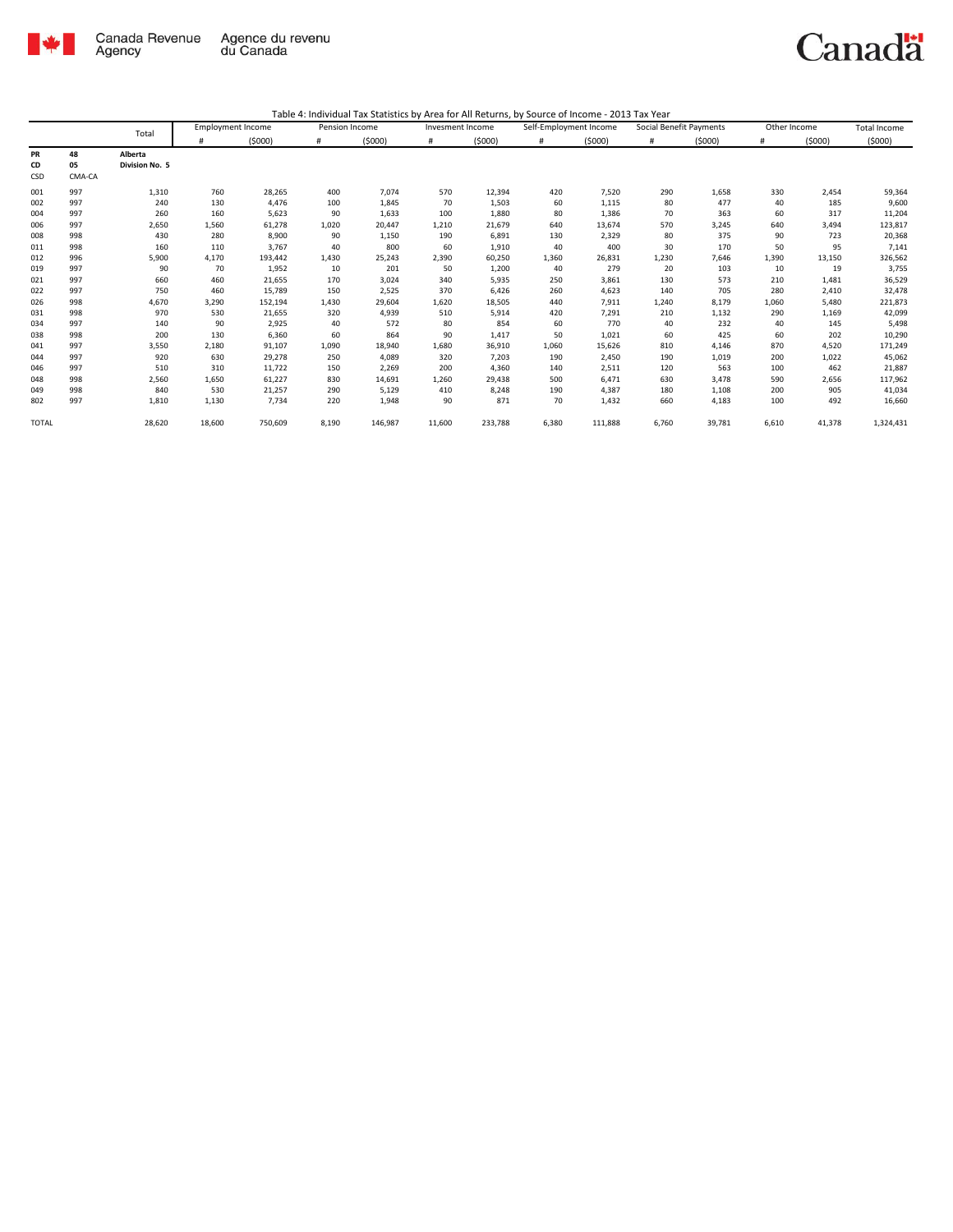

|              |        | Total          | <b>Employment Income</b> |           | Pension Income |         | Invesment Income |         | Self-Employment Income |         | Social Benefit Payments |        | Other Income |         | Total Income |
|--------------|--------|----------------|--------------------------|-----------|----------------|---------|------------------|---------|------------------------|---------|-------------------------|--------|--------------|---------|--------------|
|              |        |                | #                        | (5000)    | #              | (5000)  | #                | (5000)  | #                      | (5000)  | #                       | (5000) | #            | (5000)  | (5000)       |
| <b>PR</b>    | 48     | Alberta        |                          |           |                |         |                  |         |                        |         |                         |        |              |         |              |
| CD           | 06     | Division No. 6 |                          |           |                |         |                  |         |                        |         |                         |        |              |         |              |
| CSD          | CMA-CA |                |                          |           |                |         |                  |         |                        |         |                         |        |              |         |              |
| 001          | 996    | 13,900         | 9,580                    | 864,226   | 3,640          | 96,632  | 7,650            | 451,584 | 2,750                  | 37,391  | 1,780                   | 8,996  | 4,230        | 54,772  | 1,513,602    |
| 008          | 996    | 740            | 410                      | 12,810    | 180            | 3,002   | 240              | 6,918   | 170                    | 2,011   | 220                     | 1,332  | 130          | 1,278   | 27,352       |
| 009          | 996    | 2,060          | 1,390                    | 68,209    | 660            | 14,664  | 760              | 16,076  | 350                    | 4.742   | 480                     | 2,631  | 540          | 3,648   | 109,970      |
| 011          | 996    | 2,230          | 1,440                    | 69,008    | 780            | 15,853  | 750              | 12,674  | 310                    | 3,286   | 570                     | 3,370  | 550          | 3,272   | 107,462      |
| 028          | 997    | 8,010          | 5,290                    | 276,600   | 2,410          | 46,611  | 3,580            | 64,613  | 1,950                  | 17,931  | 1,760                   | 9,729  | 2,090        | 12,928  | 428,411      |
| 029          | 996    | 2,770          | 1,930                    | 99,700    | 830            | 18,880  | 1,120            | 21,086  | 540                    | 6,856   | 590                     | 3,125  | 880          | 4,926   | 154,573      |
| 031          | 997    | 1,010          | 610                      | 33,015    | 310            | 5,988   | 490              | 9,885   | 370                    | 3,211   | 240                     | 1,338  | 260          | 1,433   | 54,870       |
| 032          | 997    | 3,910          | 2,640                    | 128,856   | 1,190          | 22,520  | 1,610            | 27,229  | 770                    | 9,954   | 820                     | 4,362  | 1,040        | 6,096   | 199,017      |
| 034          | 997    | 7,690          | 5,220                    | 262,638   | 2,380          | 50,873  | 3,350            | 53,416  | 1,080                  | 13,582  | 1,730                   | 10,236 | 2,050        | 11,790  | 402,535      |
| 036          | 997    | 2,380          | 1,510                    | 75,924    | 810            | 15,373  | 1,020            | 31,429  | 550                    | 4,415   | 570                     | 3,159  | 520          | 3,397   | 133,697      |
| <b>TOTAL</b> |        | 44,690         | 30,030                   | 1,890,984 | 13,190         | 290,395 | 20,560           | 694,910 | 8,830                  | 103,380 | 8,760                   | 48,278 | 12,280       | 103,540 | 3,131,487    |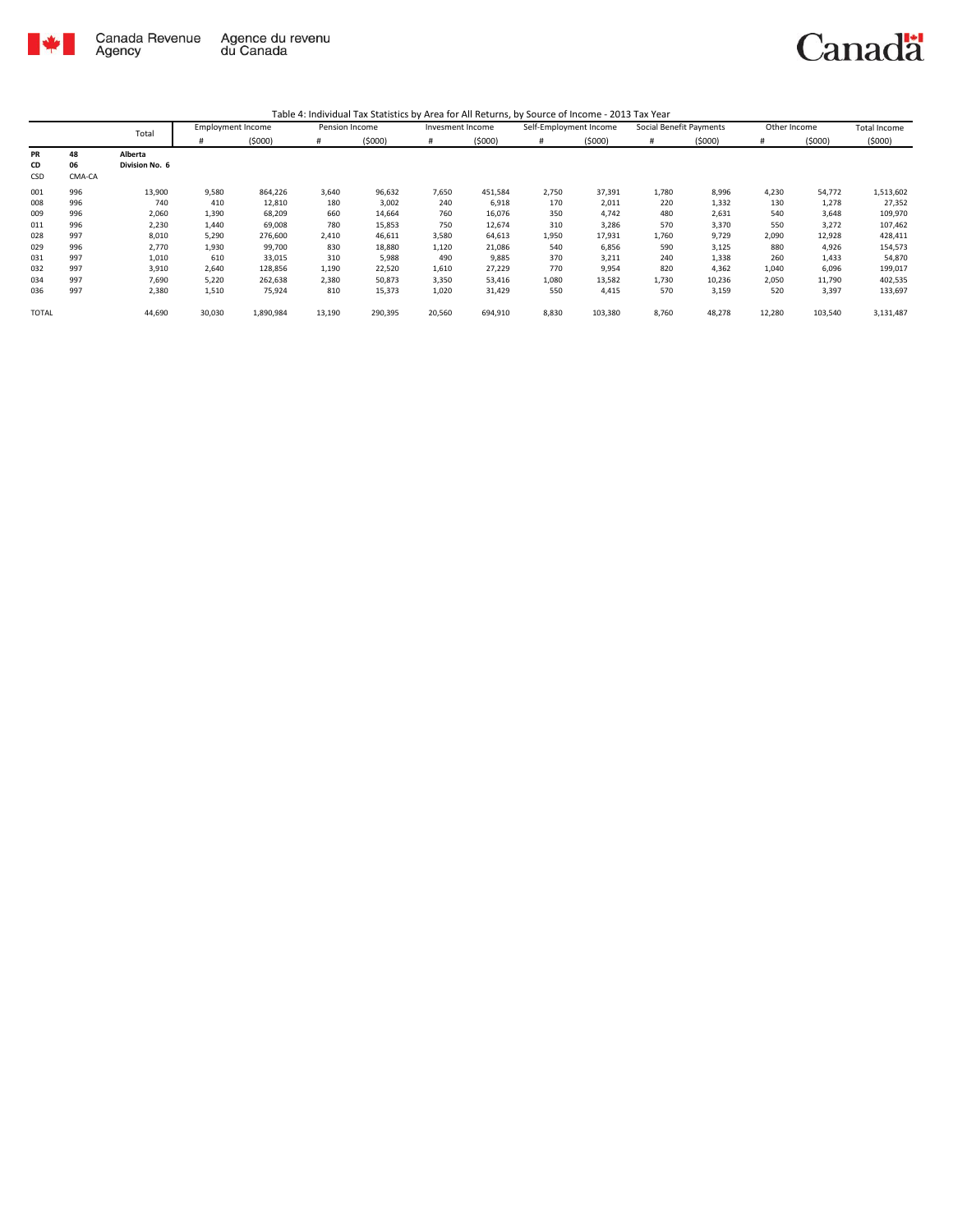

|                 |                    |                           | <b>Employment Income</b> |           | Pension Income |         | Invesment Income |         | Self-Employment Income |        | Social Benefit Payments |        | Other Income |        | <b>Total Income</b> |
|-----------------|--------------------|---------------------------|--------------------------|-----------|----------------|---------|------------------|---------|------------------------|--------|-------------------------|--------|--------------|--------|---------------------|
|                 |                    | Total                     | #                        | (5000)    | #              | (5000)  | #                | (5000)  | #                      | (5000) | #                       | (5000) | #            | (5000) | (5000)              |
| PR<br>CD<br>CSD | 48<br>07<br>CMA-CA | Alberta<br>Division No. 7 |                          |           |                |         |                  |         |                        |        |                         |        |              |        |                     |
| 001             | 998                | 1,980                     | 1,350                    | 70,541    | 550            | 10,311  | 1,040            | 18,460  | 500                    | 7,953  | 390                     | 2,183  | 500          | 2,725  | 112,174             |
| 002             | 998                | 2,240                     | 1,680                    | 81,620    | 490            | 8,947   | 1,240            | 28,136  | 460                    | 7,557  | 410                     | 1,968  | 510          | 2,164  | 130,393             |
| 004             | 999                | 140                       | 100                      | 4,487     | 40             | 629     | 80               | 945     | 40                     | 493    | 20                      | 84     | 40           | 158    | 6,796               |
| 006             | 999                | 170                       | 100                      | 4,696     | 40             | 992     | 100              | 1,213   | 50                     | 1,178  | 30                      | 213    | 60           | 207    | 8,498               |
| 008             | 999                | 170                       | 100                      | 4,157     | 40             | 680     | 80               | 575     | 50                     | 1,263  | 50                      | 336    | 40           | 56     | 7,068               |
| 011             | 998                | 780                       | 520                      | 26,519    | 220            | 3,359   | 380              | 5,042   | 260                    | 3,006  | 210                     | 1,361  | 200          | 1,068  | 40,356              |
| 012             | 998                | 840                       | 560                      | 28,726    | 210            | 3,205   | 410              | 7,500   | 240                    | 2,871  | 190                     | 1,109  | 200          | 1,036  | 44,446              |
| 014             | 998                | 1,450                     | 920                      | 39,521    | 510            | 9,025   | 710              | 7,007   | 370                    | 3,588  | 410                     | 2,147  | 300          | 1,655  | 62,944              |
| 016             | 999                | 100                       | 70                       | 3,745     | 20             | 272     | 50               | 419     | 40                     | 188    | 20                      | 132    | 30           | 151    | 4,907               |
| 019             | 998                | 2,410                     | 1,530                    | 67,456    | 640            | 10,080  | 1,140            | 20,073  | 780                    | 8,994  | 540                     | 3,038  | 590          | 3,242  | 112,883             |
| 026             | 998                | 6,840                     | 4,680                    | 221,995   | 2,060          | 36,980  | 2,980            | 56,236  | 1,280                  | 11,601 | 1,620                   | 9,487  | 1,600        | 7,337  | 343,635             |
| 028             | 999                | 60                        | 30                       | 1,749     | 40             | 783     | 40               | 1,033   |                        |        |                         |        | 20           | 109    | 3,777               |
| 029             | 997                | 230                       | 140                      | 5,793     | 70             | 967     | 90               | 1,107   | 60                     | 539    | 60                      | 342    | 60           | 303    | 9,050               |
| 031             | 997                | 1,810                     | 1,130                    | 52,887    | 610            | 10,740  | 880              | 14,949  | 520                    | 10,145 | 420                     | 2,433  | 610          | 2,032  | 93,185              |
| 032             | 997                | 130                       | 60                       | 2,173     | 50             | 818     | 60               | 1,869   | 50                     | 996    | 40                      | 170    | 30           | 190    | 6,217               |
| 034             | 999                | 100                       | 60                       | 2,833     | 30             | 532     | 50               | 1,242   | 30                     | 867    | 10                      | 59     | 40           | 138    | 5,672               |
| 036             | 999                | 1,050                     | 710                      | 39,670    | 340            | 7,055   | 490              | 6,751   | 170                    | 2,883  | 210                     | 1,235  | 270          | 1,464  | 59,058              |
| 038             | 999                | 270                       | 170                      | 6,795     | 100            | 1,523   | 150              | 2,381   | 90                     | 955    | 70                      | 425    | 90           | 796    | 12,875              |
| 039             | 997                | 670                       | 390                      | 17,085    | 260            | 4,241   | 350              | 5,574   | 190                    | 3,196  | 170                     | 969    | 200          | 639    | 31,703              |
| 041             | 997                | 180                       | 120                      | 4,741     | 70             | 1,122   | 80               | 870     | 50                     | 706    | 30                      | 158    | 50           | 293    | 7,889               |
| 042             | 998                | 1,140                     | 780                      | 39,078    | 340            | 5,871   | 500              | 9,234   | 230                    | 3,975  | 270                     | 1,366  | 360          | 2,018  | 61,542              |
| 044             | 999                | 690                       | 470                      | 24,610    | 200            | 4,028   | 340              | 10,941  | 150                    | 3,710  | 160                     | 734    | 250          | 1,031  | 45,055              |
| 049             | 998                | 1,240                     | 960                      | 47,086    | 230            | 4,003   | 490              | 8,777   | 240                    | 3,496  | 230                     | 1,244  | 330          | 1,298  | 65,905              |
| 051             | 998                | 290                       | 210                      | 13,076    | 90             | 1,428   | 160              | 4.049   | 70                     | 602    | 50                      | 275    | 80           | 246    | 19,675              |
| 052             | 999                | 770                       | 550                      | 21,589    | 200            | 3,035   | 350              | 4,918   | 180                    | 1,825  | 150                     | 905    | 200          | 675    | 32,947              |
| 054             | 998                | 6,330                     | 4,830                    | 242,600   | 1,680          | 33,701  | 2,520            | 46,947  | 740                    | 8,883  | 1,340                   | 8,064  | 1,640        | 8,517  | 348,713             |
| 056             | 998                | 350                       | 250                      | 10,447    | 90             | 1,632   | 180              | 2,599   | 100                    | 1,944  | 80                      | 386    | 100          | 352    | 17,359              |
| <b>TOTAL</b>    |                    | 32,400                    | 22,440                   | 1,085,675 | 9,230          | 165,960 | 14,930           | 268,846 | 6,930                  | 93,416 | 7,170                   | 40,822 | 8,380        | 39,899 | 1,694,722           |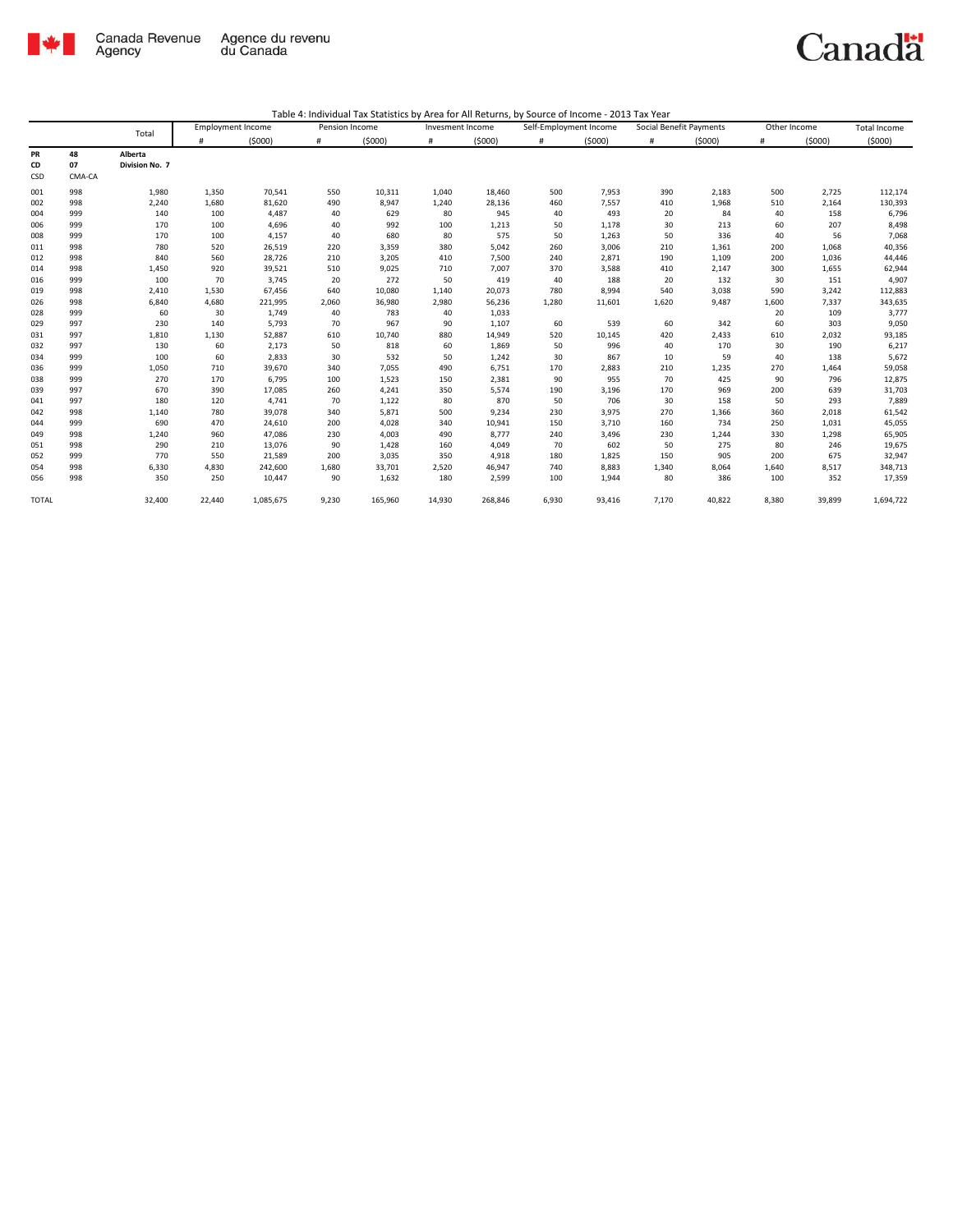

|                        |                    | Total                     | <b>Employment Income</b> |           | Pension Income |         | Invesment Income |         | Self-Employment Income |         | Social Benefit Payments |        | Other Income |        | <b>Total Income</b> |
|------------------------|--------------------|---------------------------|--------------------------|-----------|----------------|---------|------------------|---------|------------------------|---------|-------------------------|--------|--------------|--------|---------------------|
|                        |                    |                           | #                        | (5000)    | #              | (5000)  | #                | (5000)  | #                      | (5000)  | #                       | (5000) | #            | (5000) | (5000)              |
| <b>PR</b><br>CD<br>CSD | 48<br>08<br>CMA-CA | Alberta<br>Division No. 8 |                          |           |                |         |                  |         |                        |         |                         |        |              |        |                     |
| 001                    | 996                | 16,400                    | 11,280                   | 658,848   | 4,460          | 82,599  | 7,920            | 245,072 | 3,670                  | 40,861  | 3,290                   | 18,336 | 4,340        | 35,433 | 1,081,150           |
| 002                    | 997                | 240                       | 140                      | 6,543     | 90             | 1,643   | 110              | 1,711   | 60                     | 1,100   | 60                      | 337    | 60           | 167    | 11,501              |
| 004                    | 996                | 680                       | 420                      | 20,820    | 200            | 3,308   | 320              | 6,347   | 210                    | 1,992   | 170                     | 1,020  | 180          | 866    | 34,353              |
| 008                    | 997                | 6,970                     | 4,800                    | 233,764   | 2,240          | 45,059  | 2,730            | 44,056  | 830                    | 12,227  | 1,760                   | 10,083 | 1,830        | 9,368  | 354,559             |
| 009                    | 996                | 1,920                     | 1,530                    | 80,941    | 330            | 6,166   | 580              | 10,144  | 250                    | 3,328   | 420                     | 2.437  | 430          | 1,836  | 104,852             |
| 022                    | 996                | 6,050                     | 4,180                    | 210,819   | 1,540          | 25,227  | 2,660            | 61,217  | 1,220                  | 13,846  | 1,400                   | 8,349  | 1,480        | 9,588  | 329,047             |
| 023                    | 996                | 50                        | 30                       | 3,923     | 20             | 577     | 30               | 2,120   |                        |         |                         |        | 20           | 80     | 6,829               |
| 024                    | 997                | 900                       | 570                      | 31,181    | 270            | 4,049   | 450              | 8,913   | 220                    | 2,526   | 200                     | 1,015  | 220          | 1,196  | 48,881              |
| 025                    | 999                | 40                        | 30                       | 1,623     | 10             | 341     | 20               | 979     |                        |         |                         |        |              |        | 3,052               |
| 026                    | 996                | 850                       | 550                      | 27,793    | 250            | 4,660   | 400              | 8,924   | 160                    | 1,464   | 190                     | 985    | 190          | 1,013  | 44,839              |
| 027                    | 996                | 40                        | 20                       | 1,115     |                |         | 20               | 186     |                        |         |                         |        |              |        | 1,607               |
| 029                    | 996                | 5,380                     | 4,450                    | 263,823   | 630            | 10,238  | 1,540            | 29,492  | 540                    | 6.749   | 1,260                   | 7,042  | 1,230        | 6,144  | 323,489             |
| 032                    | 996                | 470                       | 330                      | 17,254    | 110            | 1,979   | 200              | 2,948   | 110                    | 1,600   | 90                      | 443    | 120          | 332    | 24,557              |
| 034                    | 997                | 720                       | 470                      | 25,157    | 210            | 3,755   | 320              | 5,450   | 150                    | 1,131   | 180                     | 1,005  | 160          | 895    | 37,392              |
| 038                    | 997                | 2,730                     | 1,680                    | 83,179    | 740            | 11,661  | 1,360            | 25,098  | 840                    | 7,136   | 620                     | 3,583  | 760          | 3,243  | 133,899             |
| 039                    | 997                | 8,360                     | 5,760                    | 279,213   | 2.410          | 47,707  | 3,390            | 56,089  | 1,290                  | 14,922  | 2,010                   | 11,784 | 2,130        | 9,555  | 419,270             |
| 044                    | 997                | 4,480                     | 2.800                    | 140,912   | 1,490          | 26,707  | 2,160            | 50,375  | 900                    | 9,032   | 1,110                   | 6,594  | 1,250        | 5,838  | 239,458             |
| 811                    | 997                | 2,070                     | 1,040                    | 7,168     | 120            | 956     | 40               | 124     | 10                     | 144     | 700                     | 3,857  | 70           | 207    | 12,456              |
| 813                    | 997                | 310                       | 140                      | 811       | 20             | 166     |                  |         |                        |         | 120                     | 699    |              |        | 1,777               |
| <b>TOTAL</b>           |                    | 58,650                    | 40,220                   | 2,094,886 | 15,120         | 276,798 | 24,240           | 559,248 | 10,480                 | 118,239 | 13,590                  | 77,663 | 14,470       | 85,880 | 3,212,968           |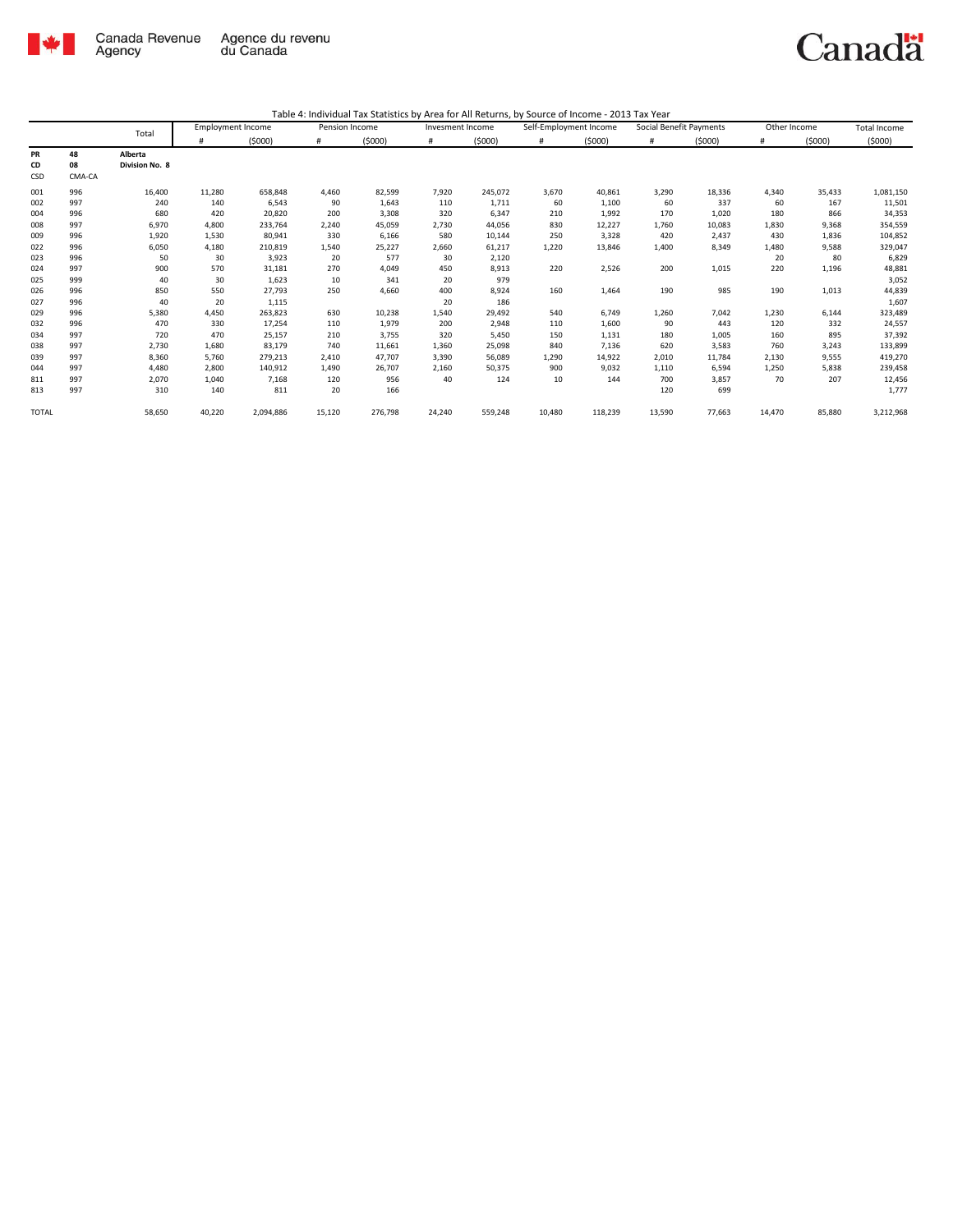

Canadä

|                 |                    | Total                     | Employment Income |         | Pension Income |        | Invesment Income |         | Self-Employment Income |        | Social Benefit Payments |        | Other Income |        | Total Income |
|-----------------|--------------------|---------------------------|-------------------|---------|----------------|--------|------------------|---------|------------------------|--------|-------------------------|--------|--------------|--------|--------------|
|                 |                    |                           |                   | (5000)  |                | (5000) |                  | (5000)  | #                      | (5000) |                         | (5000) |              | (5000) | (5000)       |
| PR<br>CD<br>CSD | 48<br>09<br>CMA-CA | Alberta<br>Division No. 9 |                   |         |                |        |                  |         |                        |        |                         |        |              |        |              |
| 002             | 998                | 4,150                     | 2,750             | 138,877 | 1,200          | 18,879 | 1,780            | 32,255  | 1,100                  | 6,814  | 1,070                   | 5,725  | 1,040        | 4,303  | 206,852      |
| 015             | 998                | 11,820                    | 8,680             | 476.025 | 2,820          | 51,337 | 4,450            | 96,499  | 1,800                  | 14,089 | 2,820                   | 16,174 | 2,950        | 15,462 | 669,587      |
| 810             | 998                | 160                       | 110               | 3,449   | 40             | 683    | 50               | 631     | 10                     | 138    | 40                      | 175    | 30           | 221    | 5,298        |
| <b>TOTAL</b>    |                    | 16,130                    | 11,540            | 618,351 | 4,060          | 70,899 | 6,290            | 129,385 | 2,900                  | 21,040 | 3,930                   | 22,075 | 4,020        | 19,986 | 881,737      |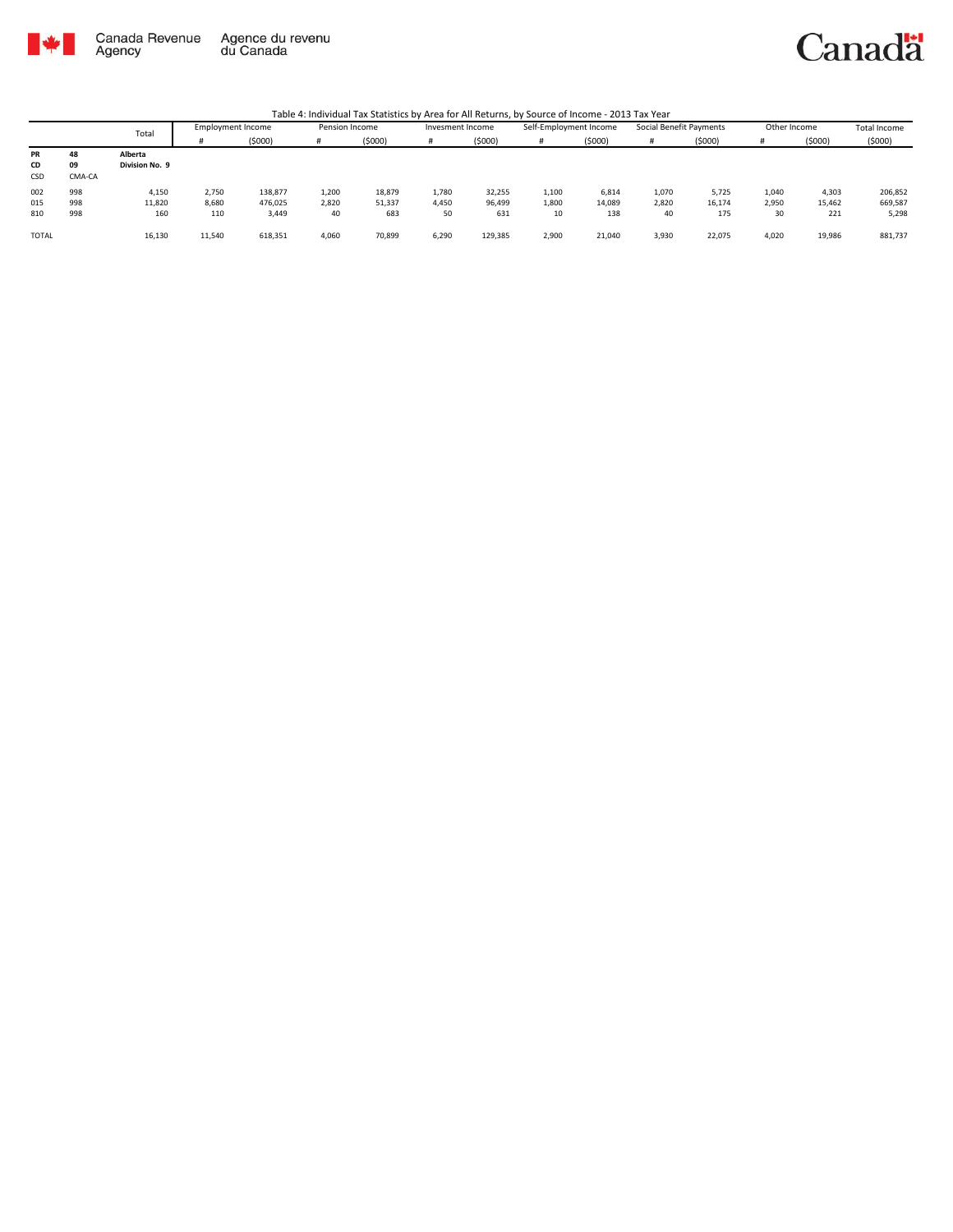

| Table 4: Individual Tax Statistics by Area for All Returns, by Source of Income - 2013 Tax Year |  |  |
|-------------------------------------------------------------------------------------------------|--|--|
|                                                                                                 |  |  |

|              |        |                 | <b>Employment Income</b> |           | Pension Income |         | Invesment Income |         | Self-Employment Income |         | Social Benefit Payments |        | Other Income |        | <b>Total Income</b> |
|--------------|--------|-----------------|--------------------------|-----------|----------------|---------|------------------|---------|------------------------|---------|-------------------------|--------|--------------|--------|---------------------|
|              |        | Total           | #                        | (5000)    | #              | (5000)  | $\#$             | (5000)  | #                      | (5000)  | #                       | (5000) | #            | (5000) | (5000)              |
| PR           | 48     | Alberta         |                          |           |                |         |                  |         |                        |         |                         |        |              |        |                     |
| CD           | 10     | Division No. 10 |                          |           |                |         |                  |         |                        |         |                         |        |              |        |                     |
| CSD          | CMA-CA |                 |                          |           |                |         |                  |         |                        |         |                         |        |              |        |                     |
| 001          | 996    | 2,810           | 1,890                    | 93,280    | 790            | 12,563  | 1,190            | 17,266  | 810                    | 12,374  | 650                     | 3,835  | 740          | 2,984  | 142,302             |
| 002          | 997    | 1,570           | 870                      | 39,198    | 630            | 12,893  | 810              | 10,195  | 410                    | 5,424   | 420                     | 2,598  | 410          | 2,212  | 72,519              |
| 003          | 996    | 130             | 80                       | 3,765     | 30             | 486     | 70               | 1,066   | 30                     | 563     | 30                      | 207    | 30           | 118    | 6,204               |
| 004          | 996    | 130             | 80                       | 2,870     | 40             | 785     | 40               | 416     | 40                     | 472     | 20                      | 123    | 30           | 111    | 4,776               |
| 006          | 997    | 120             | 70                       | 2,484     | 40             | 510     | 50               | 441     | 50                     | 1,848   | 30                      | 108    | 40           | 142    | 5,531               |
| 008          | 996    | 790             | 530                      | 22,616    | 200            | 3,557   | 320              | 4,869   | 220                    | 4,602   | 160                     | 915    | 180          | 798    | 37,356              |
| 009          | 996    | 330             | 230                      | 10,424    | 80             | 1,441   | 140              | 1,757   | 90                     | 3,782   | 70                      | 371    | 90           | 377    | 18,152              |
| 012          | 996    | 170             | 120                      | 5,700     | 40             | 851     | 70               | 916     | 40                     | 551     | 30                      | 146    | 50           | 367    | 8,531               |
| 014          | 996    | 760             | 570                      | 31,124    | 170            | 2,801   | 260              | 4,224   | 160                    | 1,127   | 180                     | 1,118  | 200          | 688    | 41,082              |
| 016          | 997    | 5,250           | 3,560                    | 187,794   | 1,510          | 27,150  | 1,910            | 25,217  | 1,070                  | 12,728  | 1,370                   | 7,846  | 1,170        | 7,065  | 267,800             |
| 018          | 997    | 50              | 30                       | 1,006     | 10             | 223     | 20               | 270     | 10                     | 152     |                         |        |              |        | 1,733               |
| 019          | 996    | 390             | 230                      | 10,377    | 150            | 2,788   | 130              | 1,024   | 100                    | 1,159   | 120                     | 733    | 80           | 270    | 16,352              |
| 021          | 997    | 730             | 370                      | 16,236    | 270            | 4,398   | 250              | 3,131   | 310                    | 3,111   | 240                     | 1,557  | 170          | 906    | 29,339              |
| 022          | 997    | 1,660           | 1,050                    | 48,950    | 590            | 10,508  | 830              | 13,757  | 440                    | 6,850   | 420                     | 2,601  | 380          | 2,035  | 84,700              |
| 026          | 998    | 1,520           | 930                      | 38,971    | 520            | 7,970   | 630              | 10,346  | 470                    | 5,024   | 440                     | 2,798  | 440          | 1,241  | 66,351              |
| 028          | 997    | 5,800           | 3,810                    | 177,538   | 1,980          | 39,012  | 2,360            | 41,585  | 970                    | 11,900  | 1,610                   | 11,334 | 1,410        | 6,230  | 287,600             |
| 031          | 998    | 190             | 110                      | 3,712     | 80             | 971     | 90               | 1,599   | 70                     | 476     | 60                      | 384    | 50           | 275    | 7,416               |
| 034          | 998    | 790             | 490                      | 21,456    | 220            | 3,339   | 360              | 5,622   | 230                    | 2,474   | 220                     | 1,282  | 220          | 773    | 34,946              |
| 036          | 997    | 4,120           | 2,800                    | 148,397   | 960            | 13,492  | 2,130            | 45,635  | 1,170                  | 20,386  | 870                     | 4,871  | 1,240        | 5,346  | 238,128             |
| 038          | 996    | 110             | 70                       | 3,035     | 30             | 435     | 50               | 1,036   | 40                     | 818     | 30                      | 175    | 30           | 56     | 5,555               |
| 041          | 996    | 1,250           | 940                      | 53,112    | 210            | 3,570   | 590              | 9,782   | 270                    | 4,907   | 250                     | 1,368  | 330          | 1,279  | 74,017              |
| 042          | 997    | 4,550           | 3,300                    | 163,859   | 1,230          | 24,350  | 2,080            | 34,361  | 900                    | 11,969  | 990                     | 5,555  | 1,380        | 5,666  | 245,760             |
| 044          | 996    |                 |                          |           |                |         |                  |         |                        |         |                         |        |              |        |                     |
| 046          | 997    | 140             | 80                       | 3,291     | 40             | 552     | 70               | 568     | 50                     | 889     | 30                      | 166    | 30           | 94     | 5,560               |
| 048          | 998    | 2,240           | 1,240                    | 49,345    | 720            | 11,059  | 850              | 8,804   | 690                    | 6,626   | 760                     | 4,749  | 420          | 1,454  | 82,037              |
| 051          | 999    | 270             | 160                      | 6,628     | 100            | 1,263   | 100              | 614     | 90                     | 723     | 80                      | 446    | 60           | 176    | 9,850               |
| 052          | 997    | 1,020           | 600                      | 25,421    | 250            | 4,070   | 310              | 3,155   | 280                    | 3,203   | 310                     | 1,503  | 160          | 1,031  | 38,385              |
| 056          | 997    | 210             | 110                      | 4,247     | 90             | 1,071   | 90               | 1,178   | 60                     | 1,194   | 70                      | 542    | 50           | 170    | 8,402               |
| 058          | 997    | 2,600           | 1,610                    | 87,085    | 920            | 14,406  | 1,090            | 12,954  | 660                    | 6,474   | 780                     | 4,963  | 680          | 2,721  | 128,602             |
| 059          | 997    |                 |                          |           |                |         |                  |         |                        |         |                         |        |              |        |                     |
| 061          | 997    | 650             | 420                      | 19,430    | 260            | 4,644   | 260              | 3,257   | 140                    | 458     | 200                     | 1,382  | 170          | 1,060  | 30,231              |
| 062          | 997    | 200             | 130                      | 7,104     | 70             | 1,180   | 60               | 507     | 30                     | 208     | 60                      | 428    | 50           | 157    | 9,585               |
| 064          | 996    | 1,900           | 1,330                    | 75,932    | 640            | 13,183  | 740              | 8,595   | 320                    | 1,664   | 510                     | 3,176  | 570          | 2,395  | 104,945             |
| 068          | 999    | 10              | 10                       | 720       |                |         |                  |         |                        |         |                         |        |              |        | 738                 |
| 805          | 996    | 10              |                          |           |                |         |                  |         |                        |         |                         |        |              |        | 491                 |
| <b>TOTAL</b> |        | 42,460          | 27,860                   | 1,365,524 | 12,850         | 225,656 | 17,970           | 274,221 | 10,180                 | 134,143 | 11,000                  | 67,397 | 10,860       | 48,227 | 2,115,168           |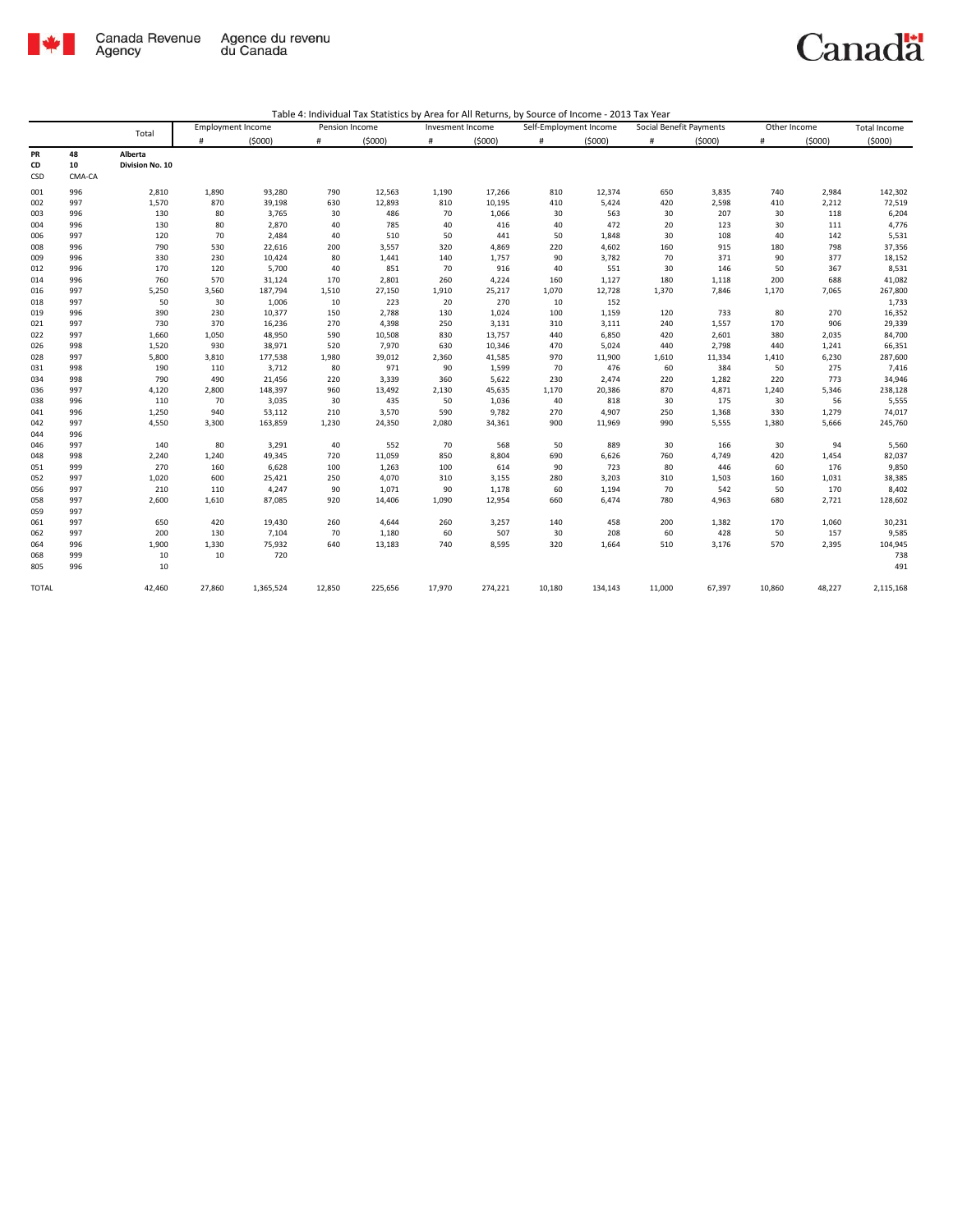

| Table 4: Individual Tax Statistics by Area for All Returns, by Source of Income - 2013 Tax Year |  |  |
|-------------------------------------------------------------------------------------------------|--|--|
|                                                                                                 |  |  |

|              |        | Total           | <b>Employment Income</b> |         | Pension Income |         | Invesment Income |         | Self-Employment Income |        | Social Benefit Payments |        | Other Income |        | <b>Total Income</b> |
|--------------|--------|-----------------|--------------------------|---------|----------------|---------|------------------|---------|------------------------|--------|-------------------------|--------|--------------|--------|---------------------|
|              |        |                 | #                        | (5000)  | #              | (5000)  | #                | (5000)  | #                      | (5000) | #                       | (5000) | #            | (5000) | (5000)              |
| PR           | 48     | Alberta         |                          |         |                |         |                  |         |                        |        |                         |        |              |        |                     |
| CD           | 11     | Division No. 11 |                          |         |                |         |                  |         |                        |        |                         |        |              |        |                     |
| CSD          | CMA-CA |                 |                          |         |                |         |                  |         |                        |        |                         |        |              |        |                     |
| 001          | 996    | 7,730           | 5,020                    | 246,154 | 2,460          | 44,215  | 3,330            | 54,114  | 1,950                  | 17,943 | 1,800                   | 10,370 | 2,150        | 10,999 | 383,795             |
| 003          | 999    |                 |                          |         |                |         |                  |         |                        |        |                         |        |              |        |                     |
| 004          | 996    | 80              | 50                       | 2,562   | 40             | 947     | 40               | 495     | 10                     | 31     | 20                      | 68     | 30           | 95     | 4,197               |
| 005          | 999    | 60              | 30                       | 1,580   | 30             | 707     | 30               | 497     | 20                     | 68     | 10                      | 68     | 20           | 83     | 3,003               |
| 006          | 999    | 80              | 50                       | 2,535   | 30             | 760     | 30               | 727     | 20                     | 37     | 10                      | 82     | 30           | 127    | 4,268               |
| 007          | 999    | 40              | 30                       | 1,390   | 20             | 428     | 20               | 176     | $10 -$                 |        | 10                      | 39     | 10           | 25     | 2,050               |
| 008          | 996    | 60              | 30                       | 681     | 10             | 251     | 10               | 72      |                        |        | 20                      | 185    |              |        | 1,243               |
| 009          | 999    | 30              | 30                       | 1,194   | 20             | 334     | 20               | 401     |                        |        | 10                      | 42     | 20           | 12     | 1,983               |
| 011          | 996    | 1,510           | 1,120                    | 61,030  | 400            | 7,238   | 580              | 8,215   | 280                    | 2,135  | 320                     | 1,814  | 400          | 2,272  | 82,704              |
| 026          | 998    | 470             | 300                      | 16,519  | 140            | 2,049   | 190              | 2,889   | 100                    | 511    | 130                     | 1,142  | 100          | 416    | 23,527              |
| 031          | 998    | 10,210          | 8,010                    | 474,910 | 1,970          | 36,226  | 3,780            | 104,616 | 1,130                  | 8,578  | 2,080                   | 11,519 | 2,050        | 15,959 | 651,808             |
| 032          | 998    | 1,890           | 1,270                    | 66,825  | 550            | 8,396   | 670              | 9,966   | 380                    | 1,791  | 500                     | 3,475  | 370          | 2,082  | 92,536              |
| 801          | 997    | 1,000           | 490                      | 3,074   | 60             | 480     | 10               | 100     |                        |        | 360                     | 2,089  | 30           | 85     | 5,829               |
| 802          | 997    | 310             | 140                      | 2,808   | 80             | 1,688   | 50               | 1,023   | 10                     | 35     | 100                     | 736    | 40           | 176    | 6,466               |
| 803          | 997    | 760             | 360                      | 3,426   | 50             | 661     | 20               | 36      | 10                     | 6      | 230                     | 1,537  | 40           | 177    | 5,843               |
| <b>TOTAL</b> |        | 24,220          | 16,930                   | 884,686 | 5,860          | 104,379 | 8,780            | 183,328 | 3,930                  | 31,292 | 5,600                   | 33,167 | 5,290        | 32,539 | 1,269,353           |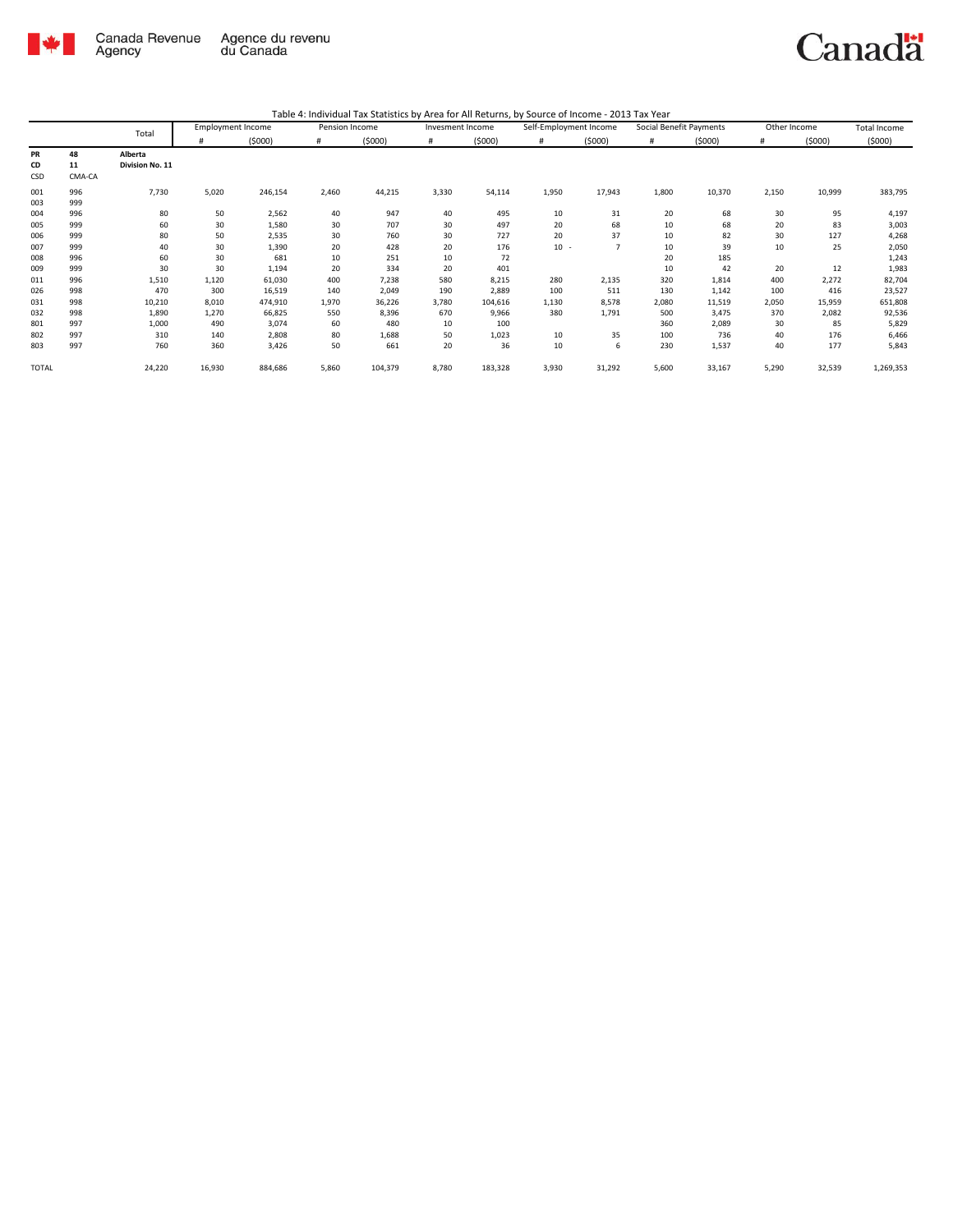

|              | Total  | <b>Employment Income</b> |        | Pension Income |       | Invesment Income |        | Self-Employment Income |       | Social Benefit Payments |        | Other Income |       | <b>Total Income</b> |           |
|--------------|--------|--------------------------|--------|----------------|-------|------------------|--------|------------------------|-------|-------------------------|--------|--------------|-------|---------------------|-----------|
|              |        |                          | #      | (5000)         | #     | (5000)           | #      | (5000)                 | #     | (5000)                  | #      | (5000)       | #     | (5000)              | (5000)    |
| PR           | 48     | Alberta                  |        |                |       |                  |        |                        |       |                         |        |              |       |                     |           |
| CD           | 12     | Division No. 12          |        |                |       |                  |        |                        |       |                         |        |              |       |                     |           |
| CSD          | CMA-CA |                          |        |                |       |                  |        |                        |       |                         |        |              |       |                     |           |
| 004          | 997    | 3,460                    | 2,540  | 146,946        | 820   | 14,500           | 1,370  | 22,153                 | 640   | 4,697                   | 870    | 5,504        | 820   | 3,981               | 197,782   |
| 009          | 997    | 9,380                    | 7,420  | 465,793        | 1,810 | 30,871           | 3,980  | 94,036                 | 1,050 | 15,121                  | 2,050  | 12,382       | 2,180 | 10,989              | 629,192   |
| 012          | 997    | 390                      | 270    | 14,164         | 110   | 1,721            | 160    | 2,101                  | 110   | 521                     | 110    | 646          | 100   | 256                 | 19,410    |
| 014          | 998    | 3,380                    | 1,960  | 65,502         | 730   | 10,659           | 900    | 11,607                 | 540   | 5,604                   | 1,170  | 7,403        | 600   | 2,404               | 103,180   |
| 016          | 999    | 2,210                    | 1,590  | 85,528         | 600   | 10,192           | 910    | 17,589                 | 460   | 4,248                   | 560    | 3,193        | 500   | 1,915               | 122,667   |
| 018          | 998    | 7,030                    | 4,920  | 241,082        | 2,000 | 36,158           | 2,870  | 37,770                 | 1,150 | 14,361                  | 1,900  | 13,165       | 1,760 | 9,306               | 351,842   |
| 020          | 997    |                          |        |                |       |                  |        |                        |       |                         |        |              |       |                     |           |
| 022          | 997    | 3,590                    | 2,180  | 101,627        | 1,330 | 22,474           | 1,280  | 20,186                 | 770   | 884                     | 1,220  | 8,457        | 730   | 3,833               | 157,460   |
| 024          | 997    | 220                      | 130    | 5,030          | 90    | 1,474            | 80     | 601                    | 50    | 75                      | 90     | 656          | 50    | 201                 | 8,036     |
| 026          | 997    | 210                      | 120    | 6,746          | 80    | 1,234            | 90     | 905                    | 60    | 350                     | 70     | 540          | 60    | 197                 | 9,973     |
| 029          | 997    | 10                       | 10     | 832            |       |                  |        |                        |       |                         |        |              |       |                     | 895       |
| 037          | 997    | 6,540                    | 4,990  | 272,753        | 1,500 | 26,384           | 1,870  | 48,598                 | 840   | 9,149                   | 1,710  | 10,948       | 1,260 | 10,663              | 378,495   |
| 802          | 998    | 410                      | 230    | 986            | 30    | 220              |        |                        |       |                         | 130    | 878          | 20    | 106                 | 2,211     |
| 804          | 998    | 260                      | 150    | 990            | 20    | 146              |        |                        |       |                         | 90     | 564          | 10    | 128                 | 1,829     |
| 806          | 999    |                          |        |                |       |                  |        |                        |       |                         |        |              |       |                     |           |
| 808          | 997    | 780                      | 490    | 5,656          | 80    | 656              | 20     | 155                    | 10    | 31                      | 300    | 1,823        | 50    | 296                 | 8,616     |
| 810          | 996    |                          |        |                |       |                  |        |                        |       |                         |        |              |       |                     |           |
| 811          | 998    | 460                      | 260    | 2,715          | 30    | 185              |        |                        |       |                         | 210    | 1,383        | 10    | 38                  | 4,357     |
| 813          | 999    | 60                       | 40     | 2,659          | 10    | 121              | 20     | 313                    |       |                         | 10     | 84           | 10    | 8                   | 3,185     |
| 815          | 999    | 100                      | 80     | 4,907          | 20    | 489              | 40     | 673                    |       |                         | 20     | 132          | 20    | 157                 | 6,359     |
| <b>TOTAL</b> |        | 38,500                   | 27,390 | 1,424,256      | 9,290 | 157,500          | 13,610 | 256,699                | 5,700 | 55,698                  | 10,520 | 67,792       | 8,190 | 44,486              | 2,006,431 |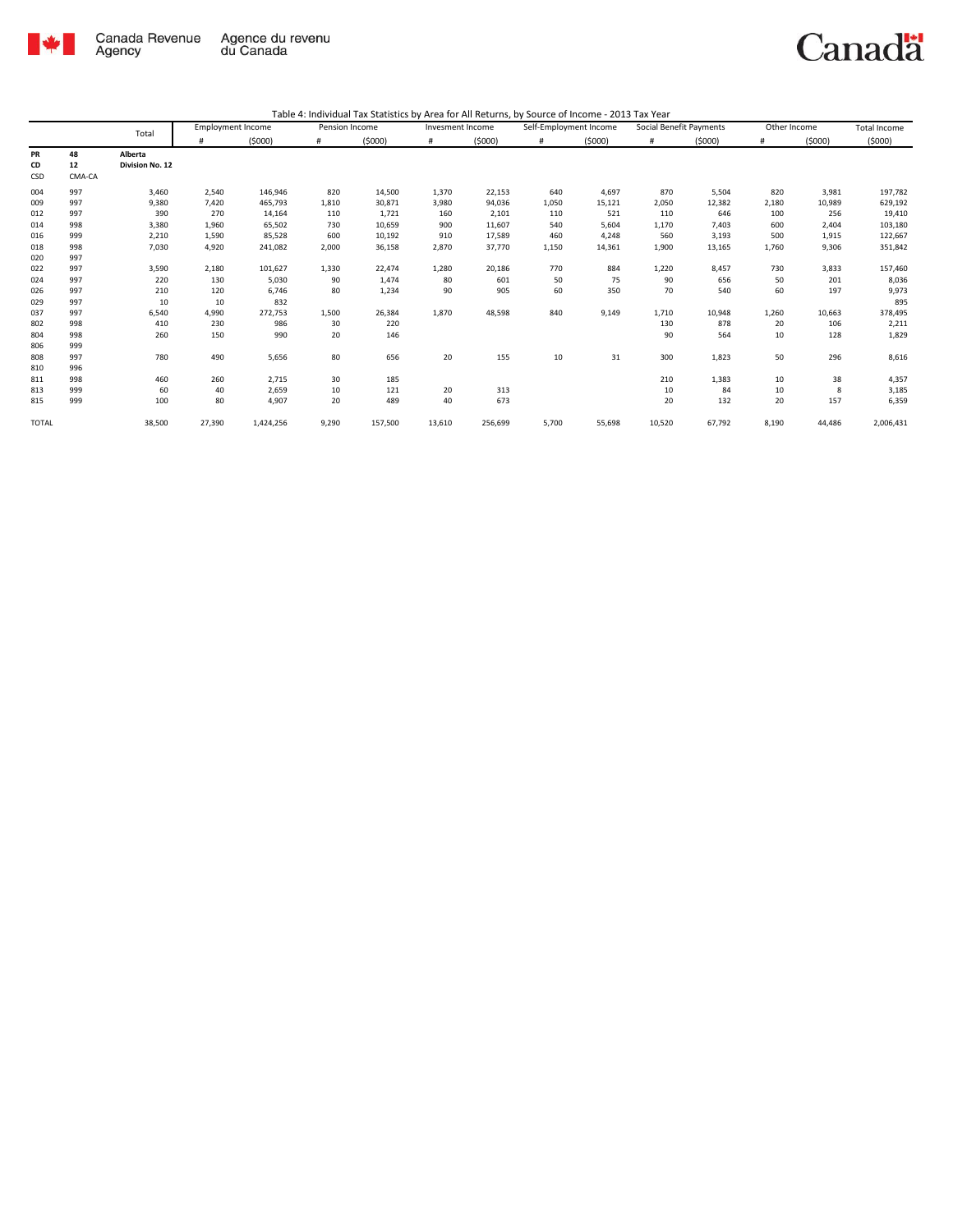

| Table 4: Individual Tax Statistics by Area for All Returns, by Source of Income - 2013 Tax Year |  |  |  |
|-------------------------------------------------------------------------------------------------|--|--|--|
|-------------------------------------------------------------------------------------------------|--|--|--|

|              |        |                 | <b>Employment Income</b> |           | Pension Income |         | Invesment Income |         | Self-Employment Income |        | Social Benefit Payments |        | Other Income |        | <b>Total Income</b> |
|--------------|--------|-----------------|--------------------------|-----------|----------------|---------|------------------|---------|------------------------|--------|-------------------------|--------|--------------|--------|---------------------|
|              |        | Total           | #                        | (5000)    | #              | (5000)  | $\#$             | (5000)  | #                      | (5000) | #                       | (5000) | #            | (5000) | (5000)              |
| PR           | 48     | Alberta         |                          |           |                |         |                  |         |                        |        |                         |        |              |        |                     |
| CD           | 13     | Division No. 13 |                          |           |                |         |                  |         |                        |        |                         |        |              |        |                     |
| CSD          | CMA-CA |                 |                          |           |                |         |                  |         |                        |        |                         |        |              |        |                     |
| 001          | 997    | 6,310           | 4,180                    | 221,899   | 2,010          | 35,772  | 2,300            | 31,138  | 1,200                  | 4,956  | 1,740                   | 10,620 | 1,430        | 7,722  | 312,107             |
| 002          | 998    | 2,760           | 1,860                    | 93,555    | 820            | 12,760  | 1,070            | 14,244  | 710                    | 2,005  | 790                     | 5,201  | 900          | 2,892  | 130,655             |
| 003          | 996    | 40              | 20                       | 1,631     |                |         |                  |         | $10 -$                 | 74     |                         |        |              |        | 1,843               |
| 007          | 996    | 90              | 50                       | 2,094     | 30             | 613     | 30               | 460     | 20                     | 84     | 30                      | 237    | 20           | 86     | 3,573               |
| 008          | 996    | 110             | 70                       | 2,519     | 50             | 887     | 40               | 1,369   | 20                     | 18     | 40                      | 192    | 30           | 150    | 5,135               |
| 009          | 999    | 10              |                          |           |                |         |                  |         |                        |        |                         |        |              |        | 492                 |
| 010          | 997    | 70              | 40                       | 2,396     | 30             | 563     | 40               | 592     | 10                     | 293    | 10                      | 63     | 30           | 71     | 3,978               |
| 011          | 997    |                 |                          |           |                |         |                  |         |                        |        |                         |        |              |        |                     |
| 012          | 997    | 1,390           | 860                      | 45,991    | 540            | 11,533  | 470              | 7,448   | 170                    | 2,434  | 390                     | 2,680  | 330          | 2,350  | 72,436              |
| 013          | 999    | 30              | 20                       | 1,143     |                |         |                  |         |                        |        | 10                      | 92     |              |        | 1,541               |
| 014          | 997    | 780             | 560                      | 33,273    | 210            | 3,597   | 260              | 7,293   | 120                    | 577    | 210                     | 1,290  | 190          | 1,812  | 47,842              |
| 016          | 996    | 160             | 100                      | 5,888     | 60             | 1,137   | 60               | 773     | 20                     | 291    | 40                      | 245    | 40           | 131    | 8,465               |
| 017          | 996    | 140             | 110                      | 6,156     | 30             | 534     | 40               | 573     | 20                     | 169    | 30                      | 154    | 20           | 83     | 7,668               |
| 018          | 997    | 2,030           | 1,310                    | 54,840    | 550            | 8,399   | 910              | 16,448  | 600                    | 4,581  | 540                     | 3,266  | 550          | 2,035  | 89,568              |
| 019          | 998    | 6,670           | 4,310                    | 188,733   | 2,250          | 38,869  | 3,000            | 38,812  | 1,360                  | 12,590 | 1,880                   | 11,875 | 1,750        | 6,642  | 297,521             |
| 028          | 997    | 4,470           | 2,850                    | 135,592   | 1,320          | 21,726  | 1,800            | 29,071  | 1,330                  | 8,027  | 1,190                   | 7,277  | 1,150        | 4,204  | 205,898             |
| 029          | 998    | 490             | 350                      | 16,995    | 140            | 2,050   | 140              | 985     | 80                     | 229    | 130                     | 899    | 100          | 493    | 21,652              |
| 030          | 998    | 10,030          | 8,440                    | 509,645   | 1,420          | 24,215  | 3,130            | 66,627  | 810                    | 11,904 | 2,090                   | 12,600 | 2,010        | 11,749 | 636,740             |
| 031          | 998    | 5,650           | 3,560                    | 167,460   | 2,100          | 37,996  | 2,160            | 30,444  | 900                    | 7,977  | 1,720                   | 11,018 | 1,210        | 4,845  | 259,738             |
| 032          | 999    | 390             | 250                      | 11,940    | 110            | 1,839   | 140              | 2,273   | 90                     | 479    | 110                     | 771    | 80           | 347    | 17,649              |
| 033          | 999    | 30              | 20                       | 819       |                |         | 20               | 91      | $10 -$                 | 15     |                         |        |              |        | 1,089               |
| 036          | 997    | 2,350           | 1,460                    | 77,746    | 810            | 12,685  | 980              | 16,742  | 710                    | 4,559  | 720                     | 4,809  | 620          | 2,640  | 119,181             |
| 044          | 997    | 3,680           | 2,600                    | 133,396   | 980            | 15,915  | 1,300            | 20,012  | 780                    | 4,808  | 970                     | 5,859  | 840          | 4,084  | 184,073             |
| 046          | 998    | 2,010           | 1,340                    | 74,643    | 700            | 12,464  | 800              | 9,790   | 390                    | 2,577  | 510                     | 3,489  | 590          | 2,596  | 105,560             |
| 047          | 996    | 30              | 20                       | 1,613     | 20             | 753     | 20               | 763     |                        |        |                         |        | 10           | 57     | 3,223               |
| 048          | 998    | 5,530           | 4,030                    | 230,424   | 1,470          | 27,174  | 2,290            | 37,729  | 980                    | 3,054  | 1,240                   | 7,547  | 1,200        | 7,294  | 313,222             |
| 049          | 997    | 160             | 110                      | 5,052     | 80             | 1,991   | 70               | 899     |                        |        | 30                      | 105    | 50           | 311    | 8,358               |
| 051          | 997    | 60              | 50                       | 2,679     | 20             | 354     | 20               | 130     |                        |        | 10                      | 63     | 10           | 51     | 3,277               |
| 055          | 999    | 40              | 30                       | 1,835     | 30             | 730     | 30               | 177     | 10                     | 426    |                         |        | 20           | 19     | 3,186               |
| 057          | 999    | 40              | 20                       | 852       | 20             | 564     | 20               | 383     |                        |        |                         |        |              |        | 1,899               |
| 061          | 996    | 70              | 50                       | 3,005     | 40             | 790     | 30               | 613     |                        |        | 10                      | 110    | 30           | 186    | 4,704               |
| 811          | 997    | 470             | 240                      | 4,843     | 70             | 1,051   | 50               | 579     | 40                     | 105    | 190                     | 1,404  | 60           | 175    | 8,157               |
| <b>TOTAL</b> |        | 56,090          | 38,910                   | 2,039,191 | 15,900         | 277,450 | 21,230           | 336,667 | 10.430                 | 72,450 | 14,650                  | 92,076 | 13,280       | 63,167 | 2,880,681           |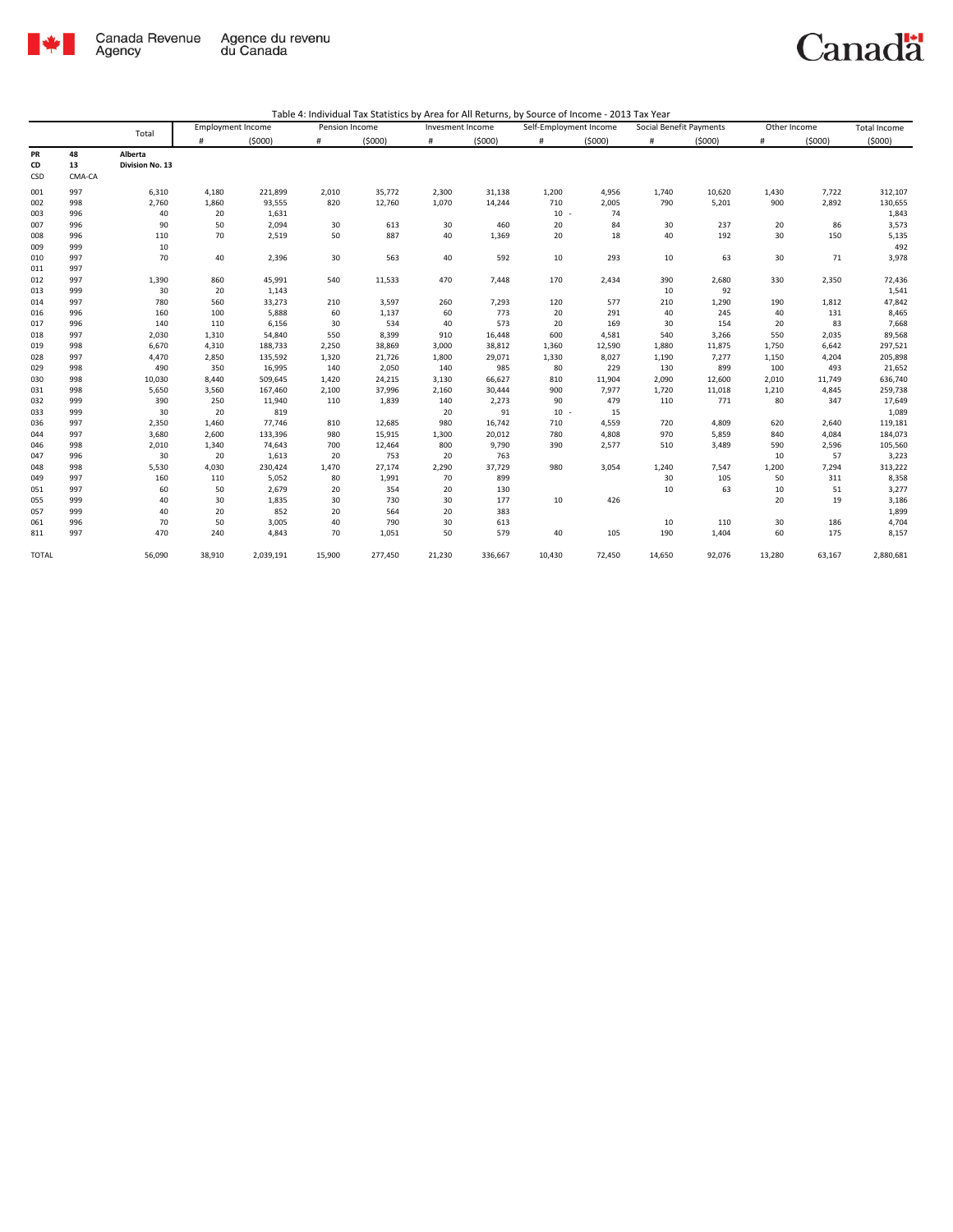

# Canadä

|              |        | Total           | Employment Income |         |       | Pension Income |       | Invesment Income |       | Self-Employment Income | Social Benefit Payments |        | Other Income |        | <b>Total Income</b> |
|--------------|--------|-----------------|-------------------|---------|-------|----------------|-------|------------------|-------|------------------------|-------------------------|--------|--------------|--------|---------------------|
|              |        |                 |                   | (5000)  | Ħ     | (5000)         |       | (5000)           | #     | (5000)                 |                         | (5000) |              | (5000) | (5000)              |
| PR           | 48     | Alberta         |                   |         |       |                |       |                  |       |                        |                         |        |              |        |                     |
| CD           | 14     | Division No. 14 |                   |         |       |                |       |                  |       |                        |                         |        |              |        |                     |
| CSD          | CMA-CA |                 |                   |         |       |                |       |                  |       |                        |                         |        |              |        |                     |
| 003          | 998    | 6,810           | 4.740             | 253,289 | 1,910 | 31,248         | 2,500 | 32,399           | 1,260 | 5.524                  | 1,810                   | 11,002 | 1,330        | 7,001  | 340,464             |
| 019          | 998    | 8,420           | 6,760             | 370,812 | 1,730 | 34,363         | 2,760 | 44,048           | 490   | 6,272                  | 1,780                   | 10,553 | 1,740        | 13,330 | 479,379             |
| 024          | 998    | 8,180           | 6,550             | 374,347 | 1,660 | 29,217         | 2,570 | 41,112           | 660   | 8,628                  | 1,820                   | 11,596 | 1,490        | 9,439  | 474,339             |
|              |        |                 |                   |         |       |                |       |                  |       |                        |                         |        |              |        |                     |
| <b>TOTAL</b> |        | 23,400          | 18,050            | 998,448 | 5,300 | 94,828         | 7,830 | 117,558          | 2,420 | 20,425                 | 5,410                   | 33,151 | 4,570        | 29,771 | 1,294,181           |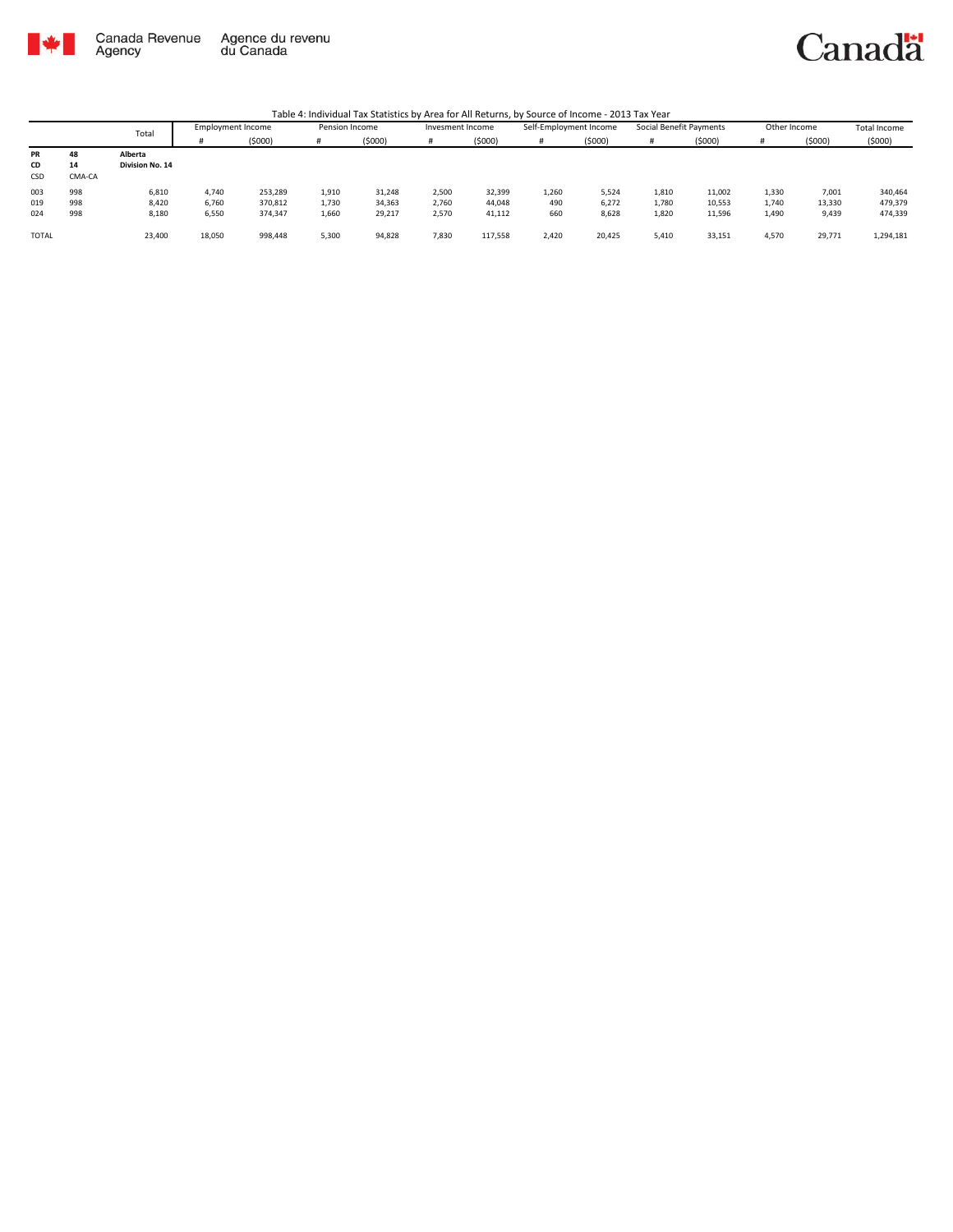

|              |        | Total           | <b>Employment Income</b> |         | Pension Income |        | Invesment Income |        | Self-Employment Income |        | Social Benefit Payments |        | Other Income |        | Total Income |
|--------------|--------|-----------------|--------------------------|---------|----------------|--------|------------------|--------|------------------------|--------|-------------------------|--------|--------------|--------|--------------|
|              |        |                 | Ħ                        | (5000)  | #              | (5000) |                  | (5000) | #                      | (5000) | #                       | (5000) | #            | (5000) | (5000)       |
| PR           | 48     | Alberta         |                          |         |                |        |                  |        |                        |        |                         |        |              |        |              |
| CD           | 15     | Division No. 15 |                          |         |                |        |                  |        |                        |        |                         |        |              |        |              |
| CSD          | CMA-CA |                 |                          |         |                |        |                  |        |                        |        |                         |        |              |        |              |
| 007          | 998    | 4,990           | 3,190                    | 165,830 | 1,940          | 39,406 | 2,040            | 18,586 | 450                    | 5,035  | 1,370                   | 9,175  | 1,300        | 10,975 | 249,008      |
| 013          | 998    | 260             | 260                      | 8,380   | 10             | 166    | 40               | 178    | 10                     | 120    | 20                      | 84     | 20           | 39     | 8,966        |
| 015          | 996    | 750             | 550                      | 28,159  | 170            | 3,958  | 300              | 5,855  | 110                    | 1,836  | 150                     | 872    | 180          | 1,082  | 41,763       |
| 030          | 999    |                 |                          |         |                |        |                  |        |                        |        |                         |        |              |        |              |
| 032          | 998    | 1,020           | 1,000                    | 31,488  | 30             | 471    | 150              | 2,790  | 30                     | 364    | 100                     | 458    | 80           | 235    | 35,806       |
| 033          | 998    | 3,630           | 3,170                    | 129,327 | 600            | 17,225 | 1,280            | 18,109 | 300                    | 3,240  | 570                     | 3,102  | 710          | 4,009  | 175,013      |
| 035          | 998    | 6,860           | 6,100                    | 219,921 | 760            | 16,063 | 1,900            | 41,259 | 570                    | 8,102  | 870                     | 4,040  | 1,090        | 6,470  | 295,855      |
| 802          | 997    | 1,890           | 820                      | 4,417   | 160            | 1,312  | 40               | 666    | 20                     | 349    | 980                     | 6,040  | 40           | 200    | 12,984       |
| <b>TOTAL</b> |        | 19,420          | 15,090                   | 587,521 | 3,680          | 78,600 | 5,740            | 87,442 | 1,490                  | 19,049 | 4,050                   | 23,771 | 3,410        | 23,012 | 819,394      |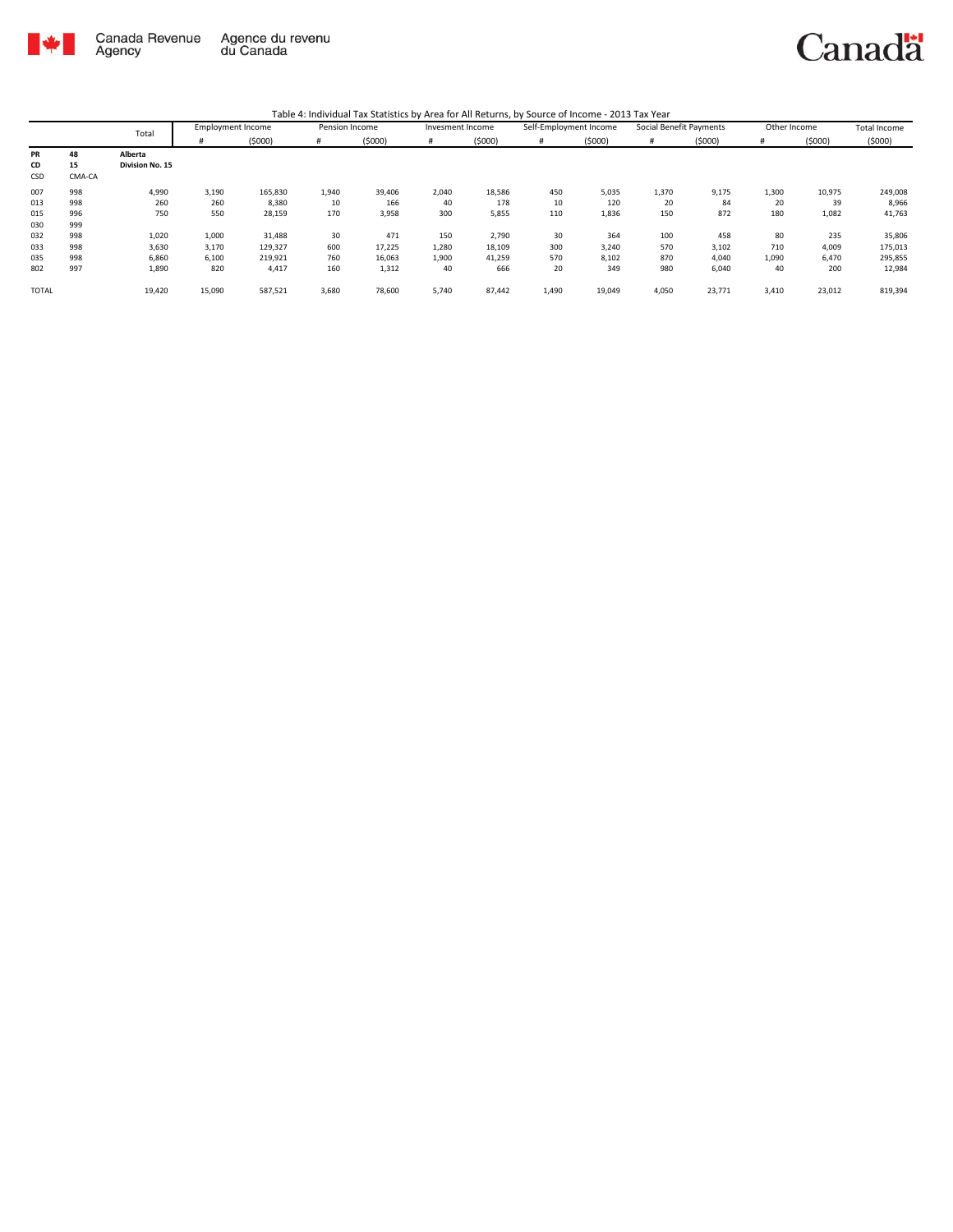

|              | Total  |                 | <b>Employment Income</b> |        |    | Pension Income |  | Invesment Income |  | Self-Employment Income | Social Benefit Payments |        |   | Other Income | Total Income |
|--------------|--------|-----------------|--------------------------|--------|----|----------------|--|------------------|--|------------------------|-------------------------|--------|---|--------------|--------------|
|              |        |                 |                          | (5000) | Ħ  | (5000)         |  | (5000)           |  | (5000)                 |                         | (5000) | # | (5000)       | (5000)       |
| PR           | 48     | Alberta         |                          |        |    |                |  |                  |  |                        |                         |        |   |              |              |
| CD           | 16     | Division No. 16 |                          |        |    |                |  |                  |  |                        |                         |        |   |              |              |
| <b>CSD</b>   | CMA-CA |                 |                          |        |    |                |  |                  |  |                        |                         |        |   |              |              |
| 051          | 997    | 240             | 140                      | 856    | 20 | 175            |  |                  |  |                        | 80                      | 324    |   |              | 1,397        |
| 860          | 999    |                 |                          |        |    |                |  |                  |  |                        |                         |        |   |              |              |
|              |        |                 |                          |        |    |                |  |                  |  |                        |                         |        |   |              |              |
| <b>TOTAL</b> |        | 240             | 140                      | 856    | 20 | 175            |  |                  |  |                        | 80                      | 324    |   |              | 1,397        |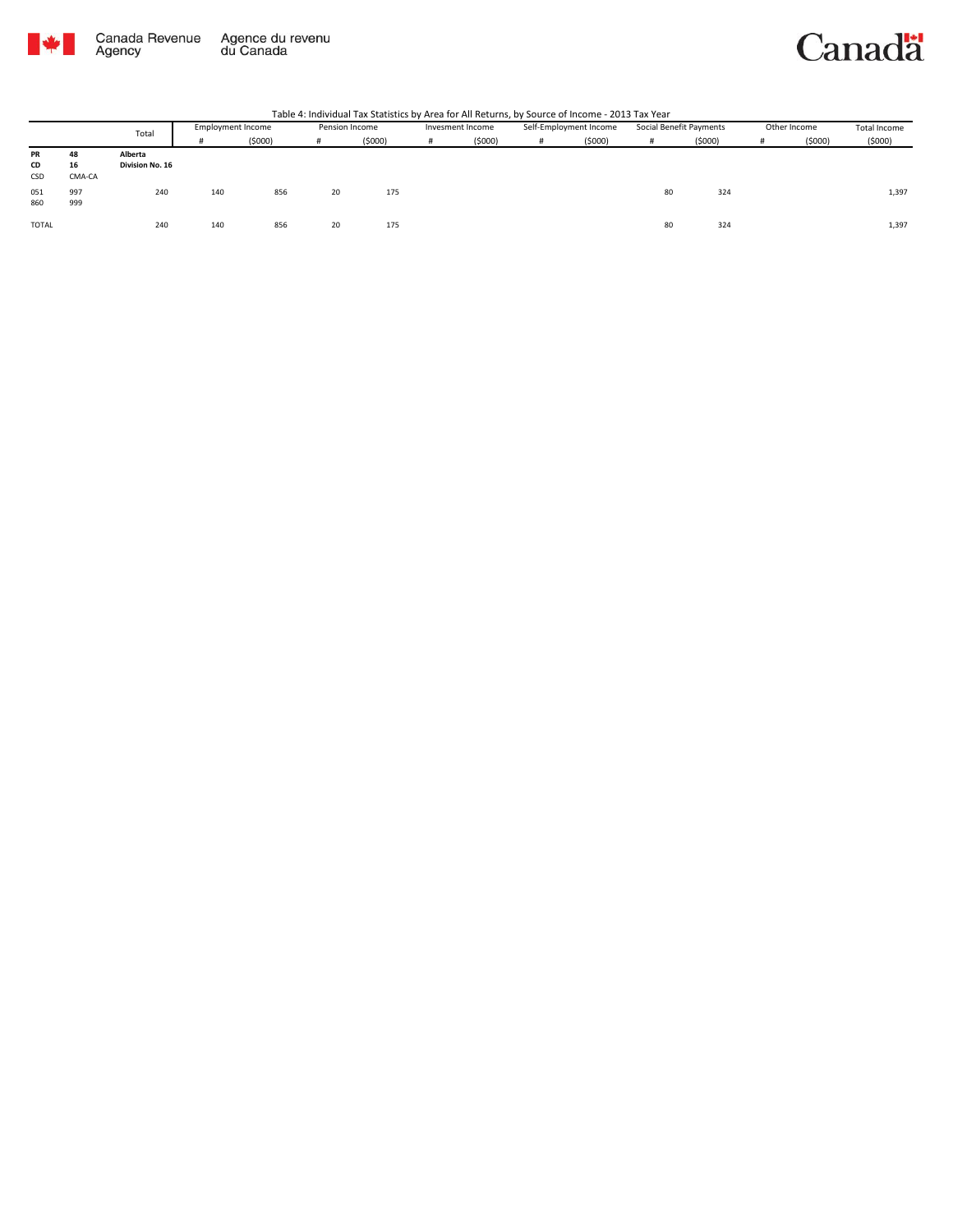

|--|

|              |        | Total           | <b>Employment Income</b> |           | Pension Income |         | Invesment Income |         |       | Self-Employment Income |        | Social Benefit Payments | Other Income |        | Total Income |
|--------------|--------|-----------------|--------------------------|-----------|----------------|---------|------------------|---------|-------|------------------------|--------|-------------------------|--------------|--------|--------------|
|              |        |                 | #                        | (5000)    | #              | (5000)  | $\#$             | (5000)  | #     | (5000)                 | #      | (5000)                  | $\#$         | (5000) | (5000)       |
| PR           | 48     | Alberta         |                          |           |                |         |                  |         |       |                        |        |                         |              |        |              |
| CD           | 17     | Division No. 17 |                          |           |                |         |                  |         |       |                        |        |                         |              |        |              |
| CSD          | CMA-CA |                 |                          |           |                |         |                  |         |       |                        |        |                         |              |        |              |
| 021          | 998    | 4,620           | 3,430                    | 155,843   | 1,110          | 17,148  | 1,260            | 16,535  | 600   | 6,366                  | 1,340  | 9,132                   | 890          | 4,433  | 209,457      |
| 024          | 998    | 1,140           | 970                      | 57,716    | 170            | 2,622   | 310              | 4,394   | 70    | 1,144                  | 220    | 1,322                   | 200          | 1,362  | 68,560       |
| 026          | 998    | 1,020           | 730                      | 33,813    | 230            | 3,028   | 360              | 8,014   | 200   | 3,185                  | 280    | 1,655                   | 240          | 971    | 50,665       |
| 027          | 998    | 2,950           | 2,030                    | 57,256    | 600            | 8,353   | 360              | 4,135   | 240   | 731                    | 1,180  | 7,485                   | 410          | 2,213  | 80,172       |
| 029          | 998    | 6,290           | 5,410                    | 295,706   | 820            | 13,877  | 1,720            | 29,290  | 420   | 6,197                  | 1,360  | 8,056                   | 1,080        | 6,209  | 359,334      |
| 031          | 998    | 3,560           | 2,660                    | 78,642    | 540            | 6,019   | 260              | 4,324   | 100   | 1,471                  | 1,110  | 6,787                   | 380          | 1,842  | 99,084       |
| 033          | 998    | 1,440           | 1,010                    | 52,307    | 420            | 6,102   | 480              | 6,098   | 270   | 669                    | 410    | 2,741                   | 270          | 1,774  | 69,691       |
| 039          | 998    | 260             | 180                      | 8,310     | 70             | 1,131   | 100              | 2,098   | 60    | 793                    | 50     | 278                     | 80           | 305    | 12,915       |
| 062          | 998    | 4,720           | 3,240                    | 151,727   | 1,280          | 21,566  | 2,110            | 38,659  | 1,090 | 13,707                 | 1,210  | 7,051                   | 1,130        | 4,843  | 237,552      |
| 064          | 999    | 990             | 600                      | 26,118    | 320            | 4,271   | 430              | 5,763   | 330   | 2,315                  | 300    | 1,985                   | 210          | 710    | 41,161       |
| 076          | 998    | 910             | 600                      | 23,747    | 240            | 2,946   | 250              | 4,225   | 210   | 1,381                  | 320    | 2,402                   | 160          | 514    | 35,216       |
| 078          | 999    | 2,010           | 1,420                    | 72,588    | 530            | 7,960   | 920              | 19,912  | 480   | 4,228                  | 470    | 3,000                   | 440          | 2,287  | 109,975      |
| 093          | 998    | 4,140           | 3,330                    | 162,395   | 510            | 6,651   | 850              | 19,123  | 330   | 5,182                  | 1,140  | 6,809                   | 660          | 3,033  | 203,193      |
| 095          | 998    | 7,270           | 5,070                    | 195,155   | 1,000          | 10,131  | 1,650            | 28,886  | 1,630 | 21,942                 | 2,190  | 11,394                  | 880          | 3,725  | 271,233      |
| 097          | 998    | 600             | 540                      | 49,172    | 50             | 450     | 160              | 1,754   | 30    | 126                    | 120    | 668                     | 150          | 782    | 52,952       |
| 817          | 999    | 170             | 100                      | 2,621     | 40             | 518     | 10               | 288     |       |                        | 80     | 617                     | 30           | 244    | 4,288        |
| 819          | 999    |                 |                          |           |                |         |                  |         |       |                        |        |                         |              |        |              |
| 824          | 998    | 290             | 170                      | 1,318     | 30             | 209     |                  |         |       |                        | 130    | 751                     |              |        | 2,311        |
| 827          | 999    | 70              | 40                       | 151       |                |         |                  |         |       |                        | 30     | 160                     |              |        | 362          |
| 828          | 997    | 370             | 240                      | 3,365     | 50             | 354     | 10               | 77      |       |                        | 150    | 907                     | 30           | 63     | 4,765        |
| 829          | 997    | 240             | 150                      | 4,289     | 80             | 960     | 40               | 494     | 40    | 63                     | 90     | 611                     | 40           | 185    | 6,602        |
| 831          | 999    |                 |                          |           |                |         |                  |         |       |                        |        |                         |              |        |              |
| 832          | 999    | 20              |                          |           |                |         |                  |         |       |                        |        |                         |              |        | 551          |
| 833          | 999    |                 |                          |           |                |         |                  |         |       |                        |        |                         |              |        |              |
| 835          | 998    | 1,060           | 350                      | 2,297     | 50             | 431     |                  |         |       |                        | 310    | 1,100                   | 20           | 97     | 3,987        |
| 837          | 998    | 220             | 140                      | 1,426     |                |         |                  |         |       |                        | 80     | 304                     |              |        | 1,979        |
| 845          | 999    | 670             | 300                      | 2,018     | 90             | 604     |                  |         |       |                        | 320    | 2,027                   | 10           | 84     | 4,744        |
| 849          | 999    | 150             | 80                       | 727       | 30             | 192     |                  |         |       |                        | 70     | 477                     |              |        | 1,406        |
| 853          | 999    | 110             | 80                       | 597       |                |         |                  |         |       |                        | 40     | 210                     |              |        | 860          |
| 855          | 999    |                 |                          |           |                |         |                  |         |       |                        |        |                         |              |        |              |
| 856          | 998    | 230             | 180                      | 2,818     | 20             | 315     | 20               | 1,596   |       |                        | 70     | 415                     | 20           | 71     | 5,215        |
| 857          | 999    | 40              | 30                       | 104       |                |         |                  |         |       |                        | 20     | 138                     |              |        | 283          |
| <b>TOTAL</b> |        | 45,590          | 33,070                   | 1,443,113 | 8,280          | 116,208 | 11,340           | 195,995 | 6,110 | 69,708                 | 13,090 | 78,562                  | 7,340        | 35,957 | 1,939,544    |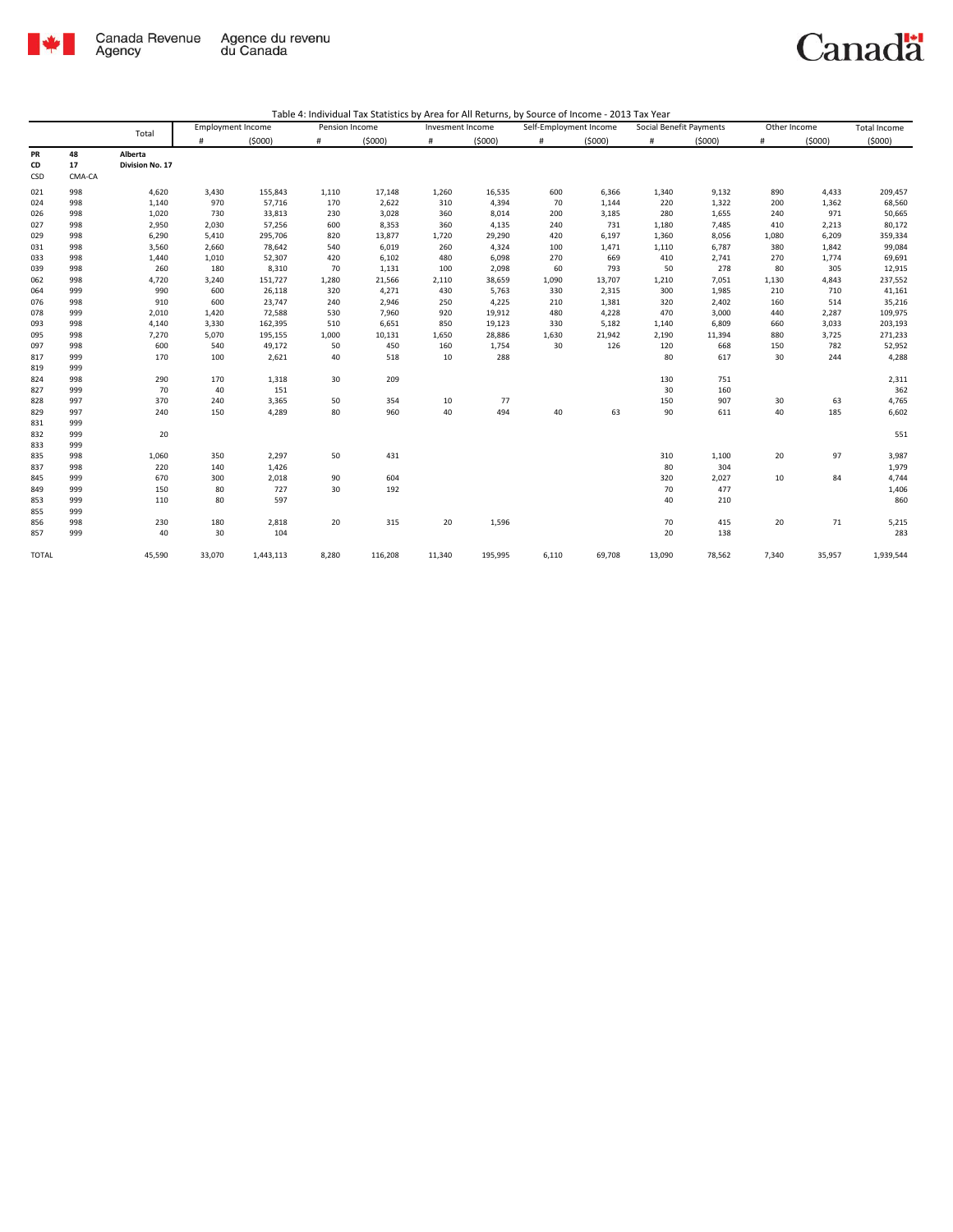

Canadä

|              |        | Total           | <b>Employment Income</b> |         | Pension Income |        | Invesment Income |        | Self-Employment Income |        | Social Benefit Payments |        | Other Income |        | Total Income |
|--------------|--------|-----------------|--------------------------|---------|----------------|--------|------------------|--------|------------------------|--------|-------------------------|--------|--------------|--------|--------------|
|              |        |                 |                          | (5000)  | #              | (5000) |                  | (5000) | #                      | (5000) | #                       | (5000) | #            | (5000) | (5000)       |
| PR           | 48     | Alberta         |                          |         |                |        |                  |        |                        |        |                         |        |              |        |              |
| CD           | 18     | Division No. 18 |                          |         |                |        |                  |        |                        |        |                         |        |              |        |              |
| CSD          | CMA-CA |                 |                          |         |                |        |                  |        |                        |        |                         |        |              |        |              |
| 002          | 998    | 1,650           | 1,470                    | 98,402  | 210            | 3,701  | 440              | 10,759 | 100                    | 909    | 300                     | 1,645  | 310          | 2,029  | 117,446      |
| 005          | 998    | 3,150           | 2,610                    | 162,114 | 530            | 10,061 | 730              | 8,827  | 170                    | 2,223  | 690                     | 4,586  | 620          | 3,108  | 190,920      |
| 015          | 997    | 2,320           | 1,610                    | 83,134  | 540            | 7,277  | 900              | 21,095 | 670                    | 4,562  | 570                     | 3,219  | 440          | 2,168  | 121,456      |
| 018          | 998    | 3,640           | 2,560                    | 114,472 | 950            | 14,207 | 1,240            | 28,249 | 630                    | 2,573  | 990                     | 6,104  | 750          | 4,005  | 169,610      |
| 816          | 998    | 210             | 140                      | 1,105   | 30             | 212    |                  |        |                        |        | 80                      | 623    | 10           | 50     | 1,993        |
| <b>TOTAL</b> |        | 10,960          | 8,380                    | 459,228 | 2,250          | 35,458 | 3,310            | 68,930 | 1,570                  | 10,268 | 2,640                   | 16,177 | 2,130        | 11,361 | 601,425      |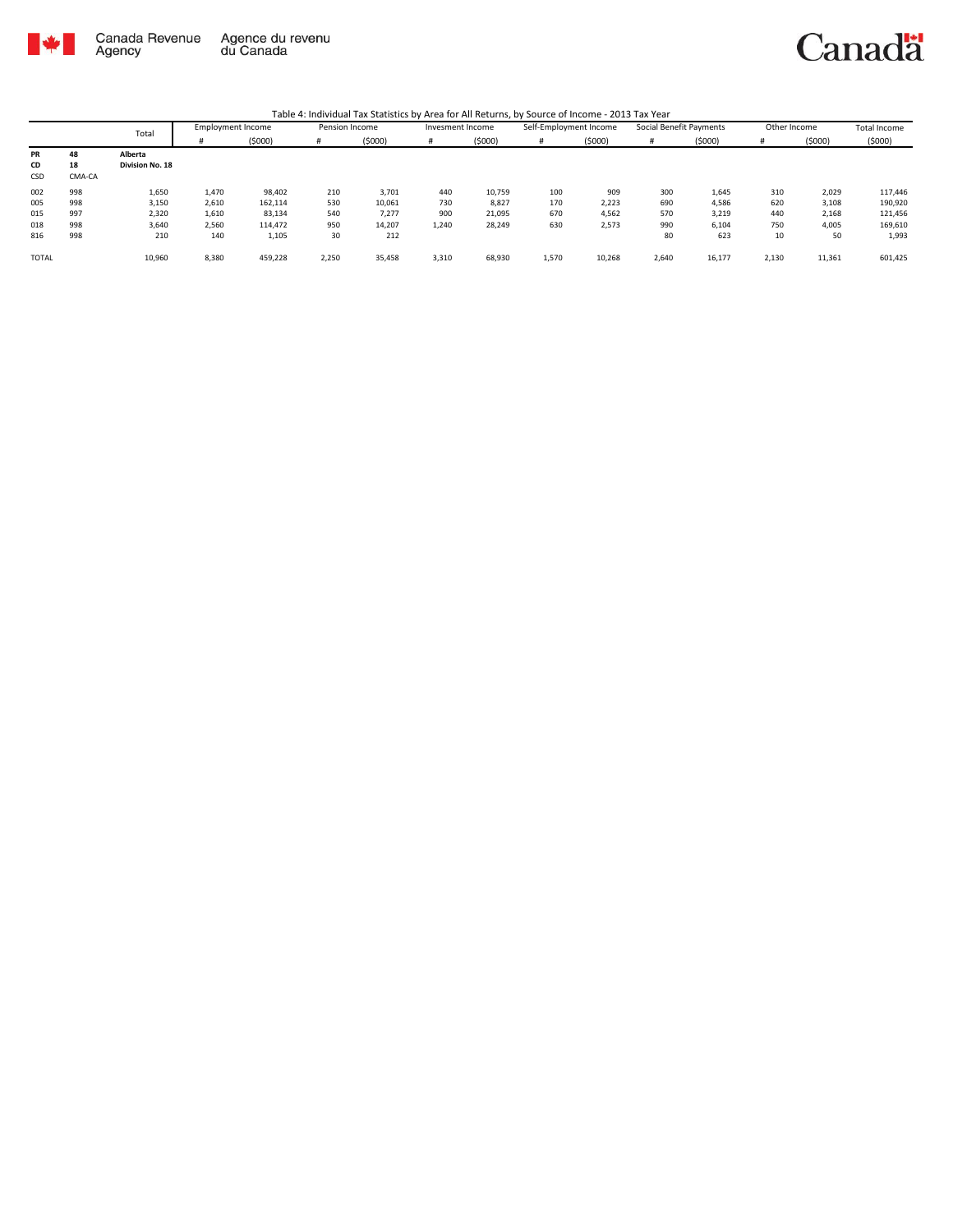

|              |        | Total           |        | <b>Employment Income</b> |       | Pension Income |        | Invesment Income |       | Self-Employment Income |       | Social Benefit Payments |       | Other Income |           |
|--------------|--------|-----------------|--------|--------------------------|-------|----------------|--------|------------------|-------|------------------------|-------|-------------------------|-------|--------------|-----------|
|              |        |                 | #      | (5000)                   | #     | (5000)         | #      | (5000)           | #     | (5000)                 | #     | (5000)                  | #     | (5000)       | (5000)    |
| PR           | 48     | Alberta         |        |                          |       |                |        |                  |       |                        |       |                         |       |              |           |
| CD           | 19     | Division No. 19 |        |                          |       |                |        |                  |       |                        |       |                         |       |              |           |
| CSD          | CMA-CA |                 |        |                          |       |                |        |                  |       |                        |       |                         |       |              |           |
| 006          | 996    | 12,480          | 9,830  | 657,840                  | 2,160 | 35,655         | 5,160  | 183,490          | 2,000 | 22,265                 | 2,480 | 13,254                  | 2,750 | 18,674       | 931,178   |
| 008          | 997    | 1,610           | 1,020  | 43,336                   | 430   | 6,500          | 490    | 9,263            | 330   | 1,434                  | 530   | 3,081                   | 270   | 1,863        | 65,478    |
| 009          | 997    | 3,690           | 2,610  | 144,534                  | 960   | 16,378         | 1.550  | 34.813           | 720   | 5,010                  | 860   | 4,683                   | 760   | 3,818        | 209,236   |
| 011          | 996    | 940             | 740    | 43,332                   | 140   | 2,190          | 330    | 7,289            | 160   | 1,777                  | 200   | 998                     | 200   | 1,163        | 56,749    |
| 014          | 996    | 1,840           | 1,430  | 80,717                   | 310   | 4,214          | 680    | 18,697           | 340   | 2,954                  | 400   | 2,032                   | 410   | 2,471        | 111,085   |
| 038          | 998    | 7,320           | 5,830  | 324,501                  | 1,300 | 25,140         | 2,440  | 50,553           | 830   | 14,240                 | 1,460 | 8,667                   | 1,470 | 8,372        | 431,473   |
| 041          | 999    | 1,890           | 1,260  | 53,516                   | 590   | 8,902          | 910    | 18,470           | 360   | 7,115                  | 520   | 3,571                   | 400   | 1,883        | 93,457    |
| 042          | 998    | 600             | 420    | 18,422                   | 170   | 3,135          | 200    | 2,438            | 60    | 1,343                  | 190   | 1,455                   | 90    | 381          | 27,174    |
| 044          | 999    | 420             | 300    | 13,588                   | 110   | 1,937          | 210    | 5,829            | 70    | 1,500                  | 100   | 653                     | 90    | 373          | 23,881    |
| 046          | 998    |                 |        |                          |       |                |        |                  |       |                        |       |                         |       |              |           |
| 048          | 998    | 560             | 380    | 16,005                   | 150   | 2,407          | 270    | 4,990            | 150   | 3,904                  | 120   | 742                     | 120   | 489          | 28,537    |
| 049          | 997    | 1,110           | 630    | 24,532                   | 320   | 4,184          | 530    | 15,902           | 430   | 6,255                  | 280   | 1,606                   | 220   | 1,331        | 53,810    |
| 054          | 998    | 30              | 10     | 879                      | 10    | 187            | 20     | 104              |       |                        |       |                         |       |              | 1,202     |
| 056          | 997    | 840             | 580    | 28,784                   | 260   | 3,981          | 330    | 3.446            | 170   | 3,123                  | 220   | 1.244                   | 170   | 708          | 41,285    |
| 059          | 997    | 2,920           | 1,910  | 99,519                   | 860   | 12,560         | 1,310  | 21,599           | 890   | 8,313                  | 750   | 4,652                   | 610   | 2,271        | 148,914   |
| 066          | 998    | 360             | 240    | 11,795                   | 120   | 1,557          | 140    | 2,040            | 90    | 1,034                  | 100   | 571                     | 100   | 381          | 17,378    |
| 068          | 998    |                 |        |                          |       |                |        |                  |       |                        |       |                         |       |              |           |
| 071          | 998    | 380             | 260    | 11,454                   | 110   | 1,621          | 130    | 1,257            | 80    | 1,131                  | 110   | 659                     | 70    | 280          | 16,401    |
| 072          | 999    | 440             | 280    | 12,616                   | 160   | 2,374          | 160    | 1,626            | 90    | 2,158                  | 140   | 872                     | 90    | 203          | 19,849    |
| 074          | 998    | 2,890           | 2,200  | 115,786                  | 640   | 11,990         | 990    | 14,509           | 450   | 5,650                  | 680   | 4,157                   | 570   | 2,653        | 154,746   |
| 826          | 999    | 110             | 70     | 2,632                    | 40    | 701            | 40     | 475              | 30    | 650                    | 30    | 205                     | 30    | 118          | 4,781     |
| <b>TOTAL</b> |        | 40,420          | 29,980 | 1,703,827                | 8,840 | 145,623        | 15,860 | 396,790          | 7,250 | 89,846                 | 9,160 | 53,146                  | 8,410 | 47,441       | 2,436,673 |